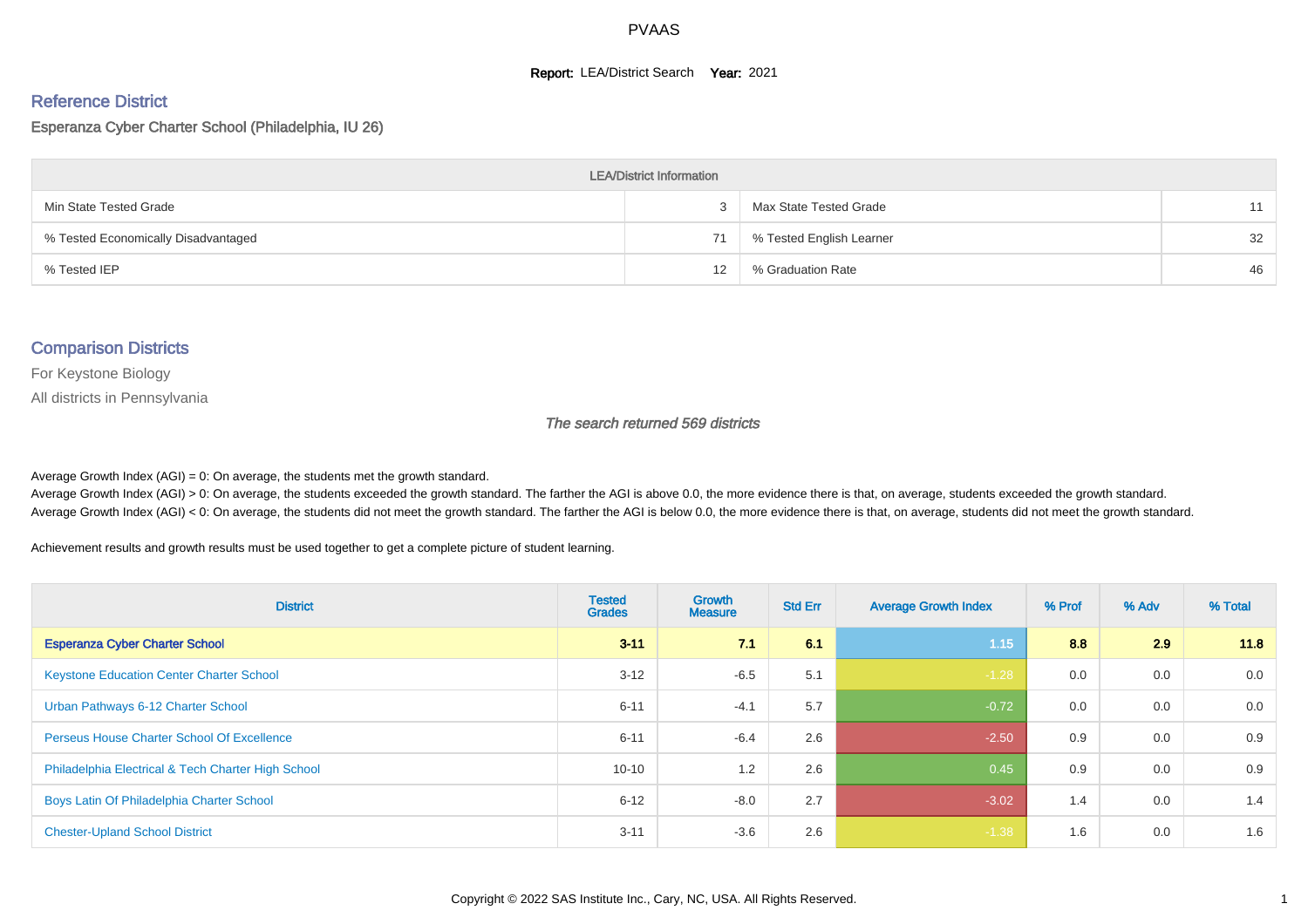| <b>District</b>                                                       | <b>Tested</b><br><b>Grades</b> | <b>Growth</b><br><b>Measure</b> | <b>Std Err</b> | <b>Average Growth Index</b> | % Prof | % Adv   | % Total |
|-----------------------------------------------------------------------|--------------------------------|---------------------------------|----------------|-----------------------------|--------|---------|---------|
| <b>Esperanza Cyber Charter School</b>                                 | $3 - 11$                       | 7.1                             | 6.1            | 1.15                        | 8.8    | 2.9     | 11.8    |
| <b>Aliquippa School District</b>                                      | $3 - 11$                       | $-20.0$                         | 3.6            | $-5.54$                     | 1.7    | 0.0     | 1.7     |
| <b>Innovative Arts Academy Charter School</b>                         | $6 - 11$                       | $-7.2$                          | 2.5            | $-2.83$                     | 2.0    | 0.0     | 2.0     |
| <b>Chester Charter Scholars Academy Charter School</b>                | $3 - 12$                       | $-6.2$                          | 3.3            | $-1.88$                     | 2.2    | 0.0     | 2.2     |
| La Academia Partnership Charter School                                | $6 - 11$                       | $-15.5$                         | 5.7            | $-2.70$                     | 2.3    | 0.0     | 2.3     |
| People For People Charter School                                      | $3 - 12$                       | 6.4                             | 5.6            | $1.15$                      | 2.4    | 0.0     | 2.4     |
| <b>Sto-Rox School District</b>                                        | $3 - 10$                       | $-7.0$                          | 3.5            | $-1.99$                     | 3.2    | 0.0     | 3.2     |
| <b>Mastery Charter School - Gratz Campus</b>                          | $7 - 10$                       | $-9.5$                          | 4.6            | $-2.09$                     | 0.0    | 3.4     | 3.4     |
| <b>Universal Audenried Charter School</b>                             | $9 - 11$                       | $-3.8$                          | 2.5            | $-1.53$                     | 3.0    | 0.5     | 3.5     |
| <b>Tech Freire Charter School</b>                                     | $9 - 11$                       | 0.7                             | 2.5            | 0.27                        | 3.6    | 0.0     | 3.6     |
| <b>York City School District</b>                                      | $3 - 12$                       | $-17.7$                         | 1.8            | $-10.05$                    | 3.2    | 0.7     | 3.9     |
| <b>Clairton City School District</b>                                  | $3 - 11$                       | $-1.6$                          | 5.0            | $-0.32$                     | 3.8    | 0.5     | 4.4     |
| Aspira Bilingual Cyber Charter School                                 | $3 - 11$                       | 5.1                             | 5.8            | 0.87                        | 4.8    | $0.0\,$ | 4.8     |
| <b>Claysburg-Kimmel School District</b>                               | $3 - 11$                       | $-1.2$                          | 5.2            | $-0.22$                     | 5.0    | 0.0     | $5.0$   |
| <b>West Side CTC</b>                                                  | $9 - 10$                       | $-32.0$                         | 3.9            | $-8.16$                     | 5.9    | 0.0     | 5.9     |
| <b>Allentown City School District</b>                                 | $3 - 12$                       | $-16.9$                         | 1.4            | $-12.37$                    | 5.9    | 0.4     | 6.3     |
| Morrisville Borough School District                                   | $3 - 11$                       | $-13.1$                         | 3.7            | $-3.52$                     | 4.9    | 1.6     | 6.6     |
| <b>Belmont Charter School</b>                                         | $3 - 10$                       | 2.2                             | 3.4            | 0.64                        | 5.3    | 1.8     | $7.0$   |
| <b>Lawrence County CTC</b>                                            | $10 - 11$                      | $-9.8$                          | 3.7            | $-2.68$                     | 7.3    | 0.0     | 7.3     |
| <b>Propel Charter School-Homestead</b>                                | $3 - 11$                       | $-5.0$                          | 3.9            | $-1.27$                     | 7.3    | 0.0     | $7.3$   |
| <b>Turkeyfoot Valley Area School District</b>                         | $3 - 12$                       | $-15.4$                         | 5.8            | $-2.66$                     | 3.8    | 3.8     | 7.6     |
| Preparatory Charter School Of Mathematics, Science, Tech, And Careers | $9 - 10$                       | $-5.1$                          | 2.5            | $-2.03$                     | 6.3    | 1.4     | 7.7     |
| <b>Propel Charter School-Montour</b>                                  | $3 - 10$                       | $-3.4$                          | 3.6            | $-0.93$                     | 7.7    | 0.0     | 7.7     |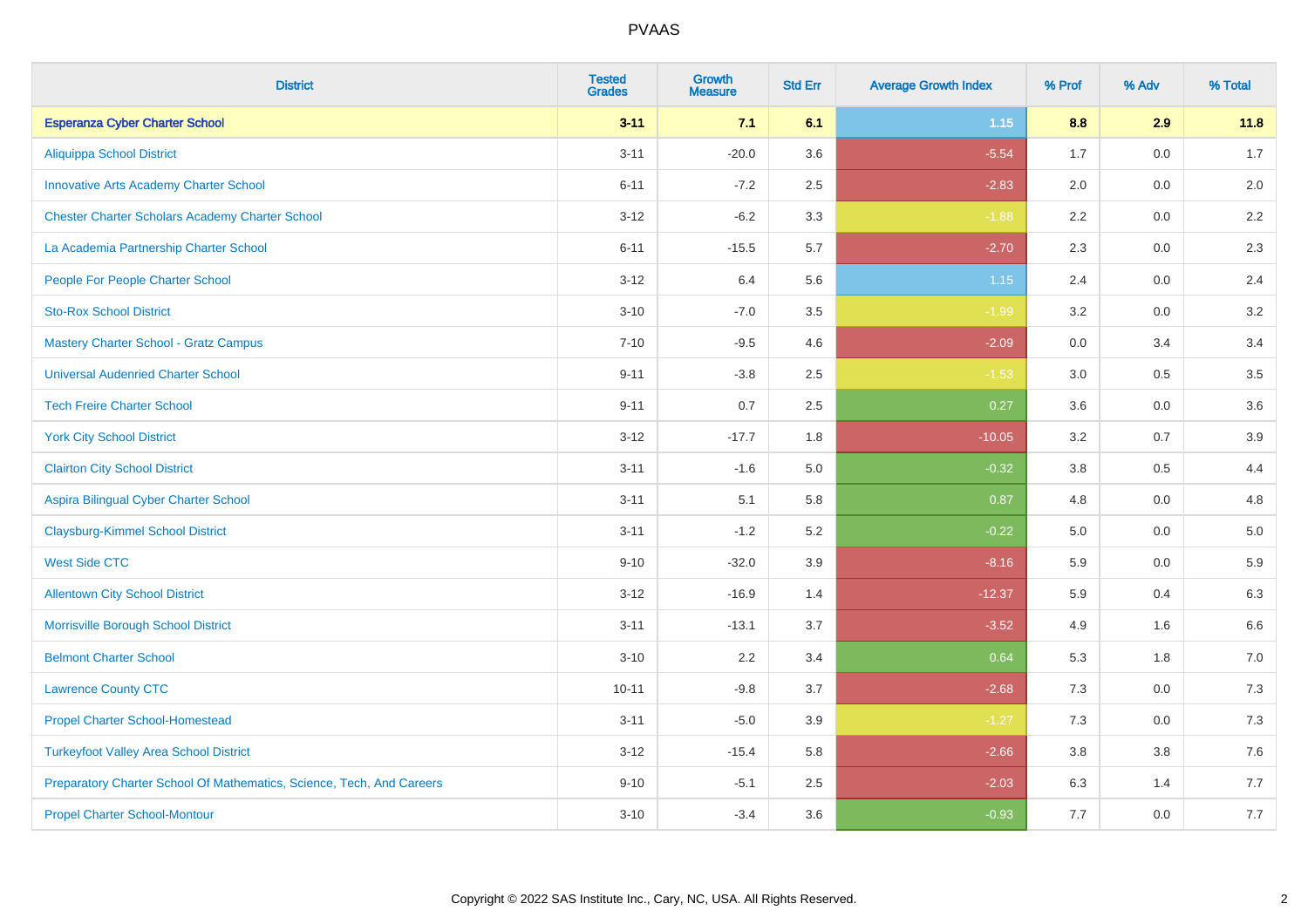| <b>District</b>                                   | <b>Tested</b><br><b>Grades</b> | Growth<br><b>Measure</b> | <b>Std Err</b> | <b>Average Growth Index</b> | % Prof  | % Adv | % Total |
|---------------------------------------------------|--------------------------------|--------------------------|----------------|-----------------------------|---------|-------|---------|
| <b>Esperanza Cyber Charter School</b>             | $3 - 11$                       | 7.1                      | 6.1            | $1.15$                      | 8.8     | 2.9   | 11.8    |
| <b>Harrisburg City School District</b>            | $3 - 11$                       | $-0.2$                   | 2.0            | $-0.11$                     | 6.0     | 2.0   | 8.0     |
| Propel Charter School - Braddock Hills            | $3 - 11$                       | $-2.1$                   | 3.3            | $-0.63$                     | 4.8     | 3.2   | 8.1     |
| <b>Lincoln Leadership Academy Charter School</b>  | $3 - 12$                       | $-7.4$                   | 3.7            | $-1.99$                     | $6.4\,$ | 2.1   | 8.5     |
| Dr Robert Ketterer Charter School Inc             | $6 - 12$                       | 7.1                      | 4.3            | 1.66                        | 7.3     | 1.7   | $9.0\,$ |
| <b>Shade-Central City School District</b>         | $3 - 11$                       | $-14.6$                  | 4.0            | $-3.68$                     | 9.6     | 0.0   | 9.6     |
| <b>Executive Education Academy Charter School</b> | $3 - 10$                       | $-14.6$                  | 3.0            | $-4.81$                     | 8.5     | 1.2   | $9.8\,$ |
| <b>Tacony Academy Charter School</b>              | $3 - 11$                       | $-12.9$                  | 3.3            | $-3.90$                     | 8.6     | 1.4   | 10.0    |
| <b>KIPP Dubois Charter School</b>                 | $9 - 10$                       | $-3.0$                   | 3.1            | $-0.95$                     | 10.0    | 0.0   | 10.0    |
| <b>Sugar Valley Rural Charter School</b>          | $3 - 11$                       | $-3.6$                   | 3.7            | $-0.98$                     | 10.3    | 0.0   | 10.3    |
| <b>Woodland Hills School District</b>             | $3 - 12$                       | $-4.2$                   | 2.5            | $-1.66$                     | 10.1    | 1.4   | 11.5    |
| <b>Greater Johnstown School District</b>          | $3 - 11$                       | $-3.5$                   | 2.4            | $-1.45$                     | 10.3    | 1.3   | 11.5    |
| <b>Esperanza Cyber Charter School</b>             | $3 - 11$                       | 7.1                      | 6.1            | $1.15$                      | 8.8     | 2.9   | 11.8    |
| New Kensington-Arnold School District             | $3 - 11$                       | $-5.8$                   | 3.2            | $-1.80$                     | 10.8    | 1.2   | 12.0    |
| <b>Big Beaver Falls Area School District</b>      | $3 - 11$                       | $-17.9$                  | 2.8            | $-6.27$                     | 9.4     | 2.8   | 12.2    |
| Multicultural Academy Charter School              | $9 - 11$                       | 6.0                      | 3.4            | 1.77                        | 12.3    | 0.0   | 12.3    |
| Norristown Area School District                   | $3 - 12$                       | $-25.4$                  | 1.7            | $-15.35$                    | 10.6    | 1.8   | 12.4    |
| Community Academy Of Philadelphia Charter School  | $3 - 11$                       | 0.1                      | 2.6            | 0.06                        | 9.7     | 2.6   | 12.4    |
| <b>Mastery Charter School - Thomas Campus</b>     | $3 - 10$                       | 7.9                      | 5.7            | 1.39                        | 12.5    | 0.0   | 12.5    |
| <b>Lancaster School District</b>                  | $3 - 12$                       | $-10.0$                  | 1.4            | $-7.22$                     | 9.0     | 3.9   | 12.8    |
| Mastery Charter School - Shoemaker Campus         | $7 - 10$                       | $-2.3$                   | 2.8            | $-0.81$                     | 10.1    | 3.7   | 13.8    |
| Steelton-Highspire School District                | $3 - 11$                       | $-5.3$                   | 3.2            | $-1.65$                     | 13.9    | 0.0   | 13.9    |
| <b>Tussey Mountain School District</b>            | $3 - 12$                       | $-13.0$                  | 3.3            | $-3.93$                     | 11.1    | 3.2   | 14.3    |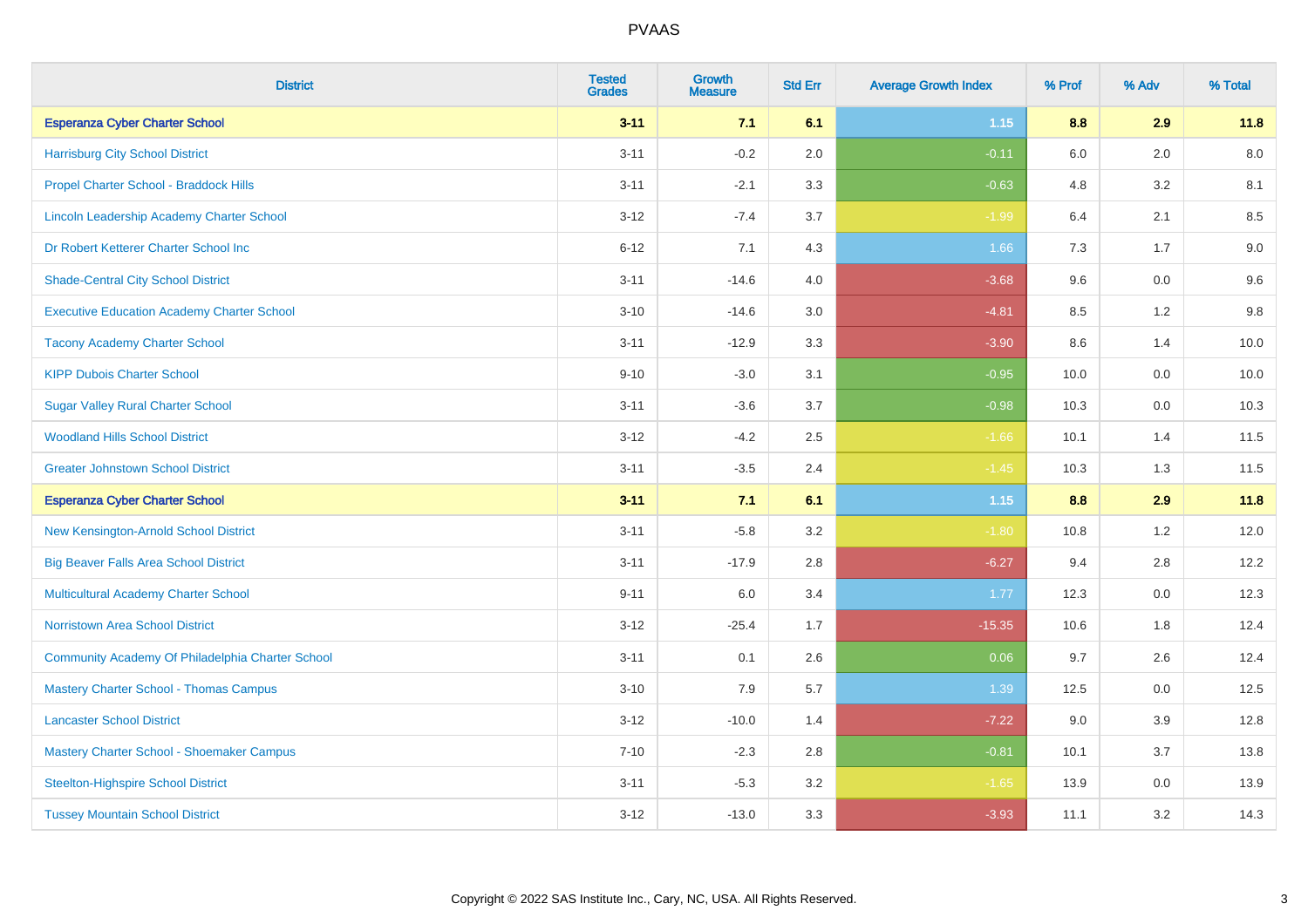| <b>District</b>                          | <b>Tested</b><br><b>Grades</b> | <b>Growth</b><br><b>Measure</b> | <b>Std Err</b> | <b>Average Growth Index</b> | % Prof | % Adv | % Total |
|------------------------------------------|--------------------------------|---------------------------------|----------------|-----------------------------|--------|-------|---------|
| <b>Esperanza Cyber Charter School</b>    | $3 - 11$                       | 7.1                             | 6.1            | 1.15                        | 8.8    | 2.9   | 11.8    |
| <b>Shenandoah Valley School District</b> | $3 - 11$                       | $-4.5$                          | 3.5            | $-1.29$                     | 14.3   | 0.0   | 14.3    |
| <b>Cornell School District</b>           | $3 - 11$                       | $-5.5$                          | 4.6            | $-1.20$                     | 11.3   | 3.2   | 14.5    |
| <b>Washington School District</b>        | $3 - 11$                       | $-15.9$                         | 2.9            | $-5.44$                     | 12.9   | 1.7   | 14.7    |
| <b>Hanover Area School District</b>      | $3 - 11$                       | $-14.7$                         | 4.7            | $-3.13$                     | 12.1   | 3.0   | 15.2    |
| Imhotep Institute Charter High School    | $9 - 11$                       | $-17.6$                         | 5.8            | $-3.03$                     | 15.4   | 0.0   | 15.4    |
| <b>Blacklick Valley School District</b>  | $3 - 11$                       | $-0.9$                          | 3.9            | $-0.23$                     | 7.7    | 7.7   | 15.4    |
| <b>Coatesville Area School District</b>  | $3 - 11$                       | $-9.5$                          | 1.6            | $-5.81$                     | 12.8   | 3.3   | 16.2    |
| <b>Rochester Area School District</b>    | $3 - 11$                       | $-5.7$                          | 3.9            | $-1.45$                     | 14.9   | 2.1   | 17.0    |
| <b>Muhlenberg School District</b>        | $3 - 10$                       | $-17.8$                         | 1.9            | $-9.34$                     | 12.4   | 4.6   | 17.0    |
| <b>City CHS</b>                          | $10 - 11$                      | $-5.6$                          | 2.4            | $-2.34$                     | 15.9   | 1.5   | 17.4    |
| Esperanza Academy Charter School         | $4 - 11$                       | 2.1                             | 2.1            | 1.01                        | 14.2   | 3.6   | 17.8    |
| <b>Wilkes-Barre Area School District</b> | $3 - 11$                       | $-12.4$                         | 2.4            | $-5.18$                     | 14.2   | 3.7   | 17.9    |
| <b>Sharon City School District</b>       | $3 - 11$                       | $-6.5$                          | 2.3            | $-2.79$                     | 13.1   | 5.0   | 18.1    |
| <b>Bristol Township School District</b>  | $3 - 11$                       | $-7.4$                          | 1.4            | $-5.32$                     | 13.8   | 4.6   | 18.4    |
| <b>Mcguffey School District</b>          | $3 - 11$                       | $-12.1$                         | 3.0            | $-4.06$                     | 12.8   | 5.9   | 18.6    |
| <b>Burgettstown Area School District</b> | $3 - 11$                       | $-11.2$                         | 3.2            | $-3.46$                     | 16.0   | 2.7   | 18.7    |
| <b>Columbia Borough School District</b>  | $3 - 12$                       | $-1.1$                          | 3.6            | $-0.31$                     | 17.2   | 1.7   | 19.0    |
| <b>Achievement House Charter School</b>  | $7 - 11$                       | $-8.2$                          | 3.6            | $-2.28$                     | 16.7   | 2.8   | 19.4    |
| <b>New Castle Area School District</b>   | $3 - 12$                       | $-13.6$                         | 2.3            | $-5.99$                     | 17.6   | 2.0   | 19.5    |
| <b>Frazier School District</b>           | $3 - 11$                       | $-18.9$                         | 3.4            | $-5.49$                     | 18.3   | 1.4   | 19.7    |
| <b>West Mifflin Area School District</b> | $3 - 12$                       | $-11.9$                         | 2.5            | $-4.77$                     | 15.9   | 4.0   | 19.9    |
| <b>Erie City School District</b>         | $3 - 12$                       | $-4.5$                          | 1.4            | $-3.09$                     | 13.4   | 6.7   | 20.1    |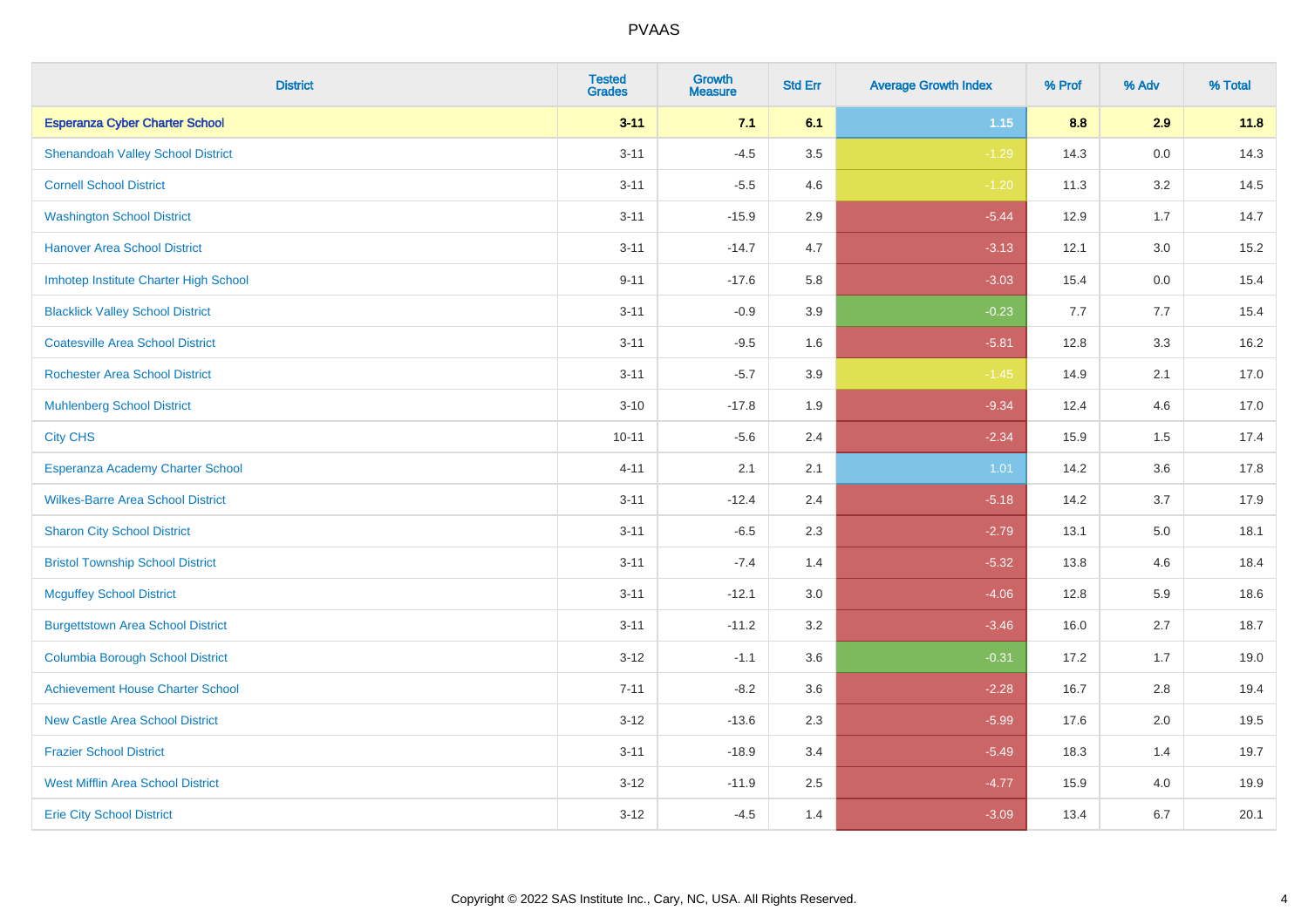| <b>District</b>                                         | <b>Tested</b><br><b>Grades</b> | <b>Growth</b><br><b>Measure</b> | <b>Std Err</b> | <b>Average Growth Index</b> | % Prof | % Adv   | % Total |
|---------------------------------------------------------|--------------------------------|---------------------------------|----------------|-----------------------------|--------|---------|---------|
| <b>Esperanza Cyber Charter School</b>                   | $3 - 11$                       | 7.1                             | 6.1            | 1.15                        | 8.8    | 2.9     | 11.8    |
| <b>Dunmore School District</b>                          | $3 - 11$                       | $-12.2$                         | 2.7            | $-4.51$                     | 15.0   | 5.3     | 20.4    |
| Jefferson County-Dubois AVTS                            | $9 - 11$                       | $-11.7$                         | 3.1            | $-3.72$                     | 17.6   | 2.8     | 20.4    |
| Mastery Charter School - Pickett Campus                 | $6 - 10$                       | 2.7                             | 4.2            | 0.65                        | 20.6   | $0.0\,$ | 20.6    |
| <b>MaST Community Charter School II</b>                 | $3 - 10$                       | 1.4                             | 3.0            | 0.45                        | 16.1   | 4.6     | 20.7    |
| <b>Farrell Area School District</b>                     | $3 - 11$                       | $-1.9$                          | 4.2            | $-0.44$                     | 9.3    | 11.6    | 20.9    |
| <b>William Penn School District</b>                     | $3 - 12$                       | 7.0                             | 1.9            | 3.61                        | 14.0   | 7.2     | 21.3    |
| Hope For Hyndman Charter School                         | $3 - 11$                       | 5.1                             | 5.8            | 0.88                        | 14.3   | 7.1     | 21.4    |
| <b>Lebanon School District</b>                          | $3 - 11$                       | $-1.2$                          | 1.9            | $-0.63$                     | 15.2   | 6.4     | 21.6    |
| <b>Carbon Career &amp; Technical Institute</b>          | $9 - 11$                       | $-9.3$                          | 3.2            | $-2.92$                     | 19.6   | 2.2     | 21.7    |
| <b>Williams Valley School District</b>                  | $3 - 11$                       | 2.6                             | 3.7            | 0.69                        | 17.0   | 5.1     | 22.0    |
| <b>Southeast Delco School District</b>                  | $3 - 10$                       | 3.9                             | 3.5            | 1.12                        | 18.6   | 3.4     | 22.0    |
| <b>Williamsburg Community School District</b>           | $3 - 11$                       | $-16.9$                         | 4.1            | $-4.14$                     | 22.4   | 0.0     | 22.4    |
| <b>Antietam School District</b>                         | $3 - 10$                       | $-9.5$                          | 3.7            | $-2.57$                     | 20.9   | 1.5     | 22.4    |
| <b>Pittsburgh School District</b>                       | $3 - 11$                       | $-13.0$                         | 1.1            | $-12.25$                    | 16.1   | 6.5     | 22.6    |
| <b>Mount Carmel Area School District</b>                | $3 - 11$                       | $-7.9$                          | 2.3            | $-3.38$                     | 18.2   | 4.4     | 22.6    |
| <b>Columbia-Montour AVTS</b>                            | $9 - 10$                       | $-7.1$                          | 2.8            | $-2.52$                     | 19.5   | 3.2     | 22.7    |
| <b>Reading School District</b>                          | $3 - 11$                       | 4.3                             | 1.2            | 3.71                        | 16.8   | 6.0     | 22.8    |
| Philadelphia City School District                       | $3 - 12$                       | $-7.8$                          | 0.6            | $-13.43$                    | 16.4   | 6.5     | 22.9    |
| <b>Fannett-Metal School District</b>                    | $3 - 11$                       | $-22.3$                         | 4.8            | $-4.65$                     | 16.4   | 6.6     | 23.0    |
| <b>Redbank Valley School District</b>                   | $3 - 11$                       | $-7.5$                          | 3.1            | $-2.41$                     | 12.4   | 10.6    | 23.1    |
| Center For Student Learning Charter School At Pennsbury | $6 - 12$                       | $-3.3$                          | 6.0            | $-0.55$                     | 23.1   | 0.0     | 23.1    |
| <b>Greater Nanticoke Area School District</b>           | $3 - 12$                       | $-6.8$                          | 2.6            | $-2.58$                     | 15.2   | 8.9     | 24.1    |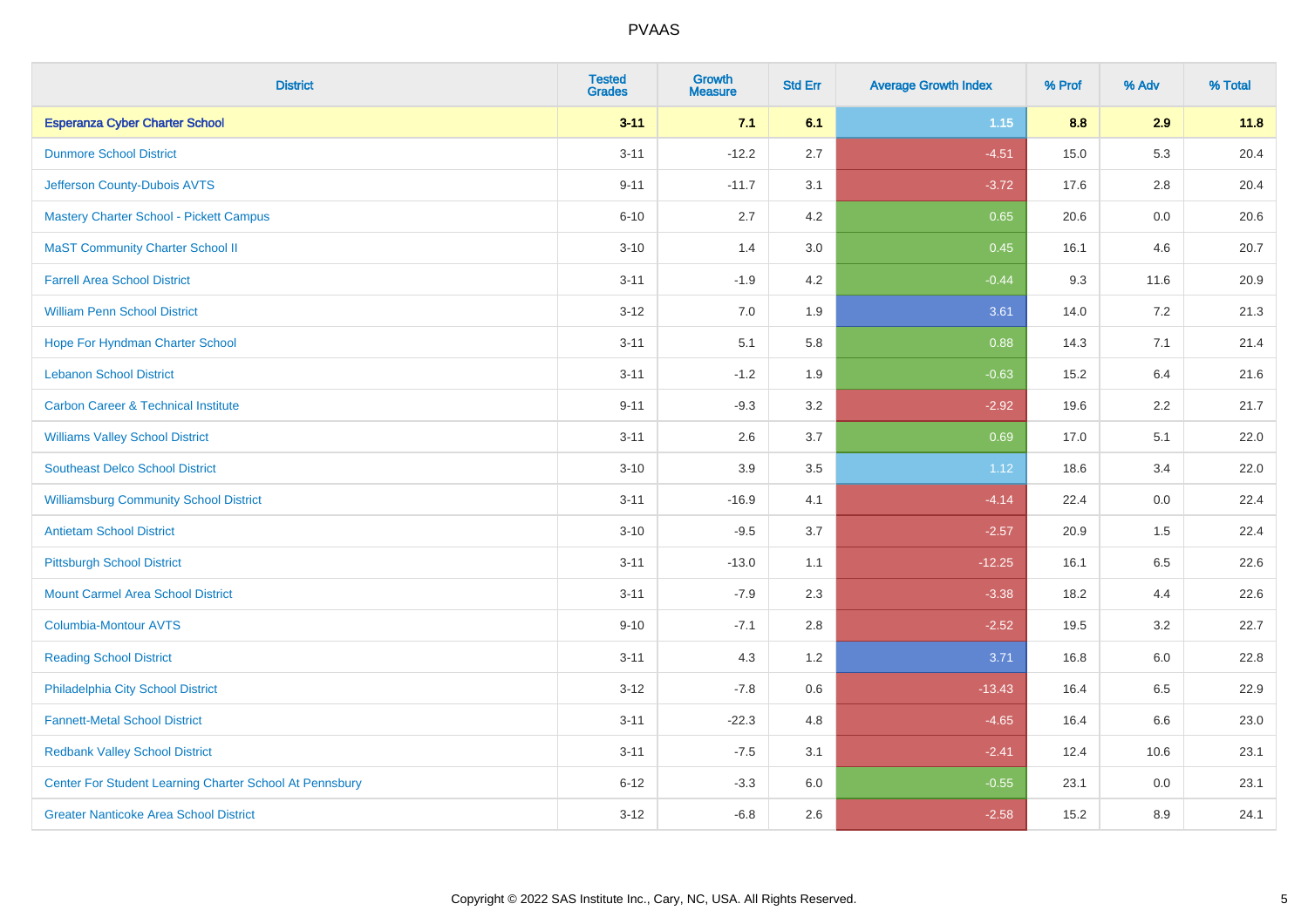| <b>District</b>                                   | <b>Tested</b><br><b>Grades</b> | <b>Growth</b><br><b>Measure</b> | <b>Std Err</b> | <b>Average Growth Index</b> | % Prof | % Adv   | % Total |
|---------------------------------------------------|--------------------------------|---------------------------------|----------------|-----------------------------|--------|---------|---------|
| <b>Esperanza Cyber Charter School</b>             | $3 - 11$                       | 7.1                             | 6.1            | 1.15                        | 8.8    | 2.9     | 11.8    |
| <b>Tidioute Community Charter School</b>          | $3 - 11$                       | $0.8\,$                         | 4.4            | 0.19                        | 18.1   | $6.9\,$ | 25.0    |
| <b>Maritime Academy Charter School</b>            | $3 - 10$                       | 13.2                            | 3.1            | 4.29                        | 24.0   | 1.3     | 25.3    |
| <b>Mckeesport Area School District</b>            | $3 - 12$                       | 4.6                             | 2.2            | 2.14                        | 21.1   | 4.4     | 25.5    |
| Philadelphia Academy Charter School               | $3 - 11$                       | $-14.7$                         | 2.7            | $-5.42$                     | 21.6   | 3.9     | 25.5    |
| <b>York Academy Regional Charter School</b>       | $3 - 11$                       | $-2.3$                          | 4.4            | $-0.52$                     | 23.5   | 2.0     | 25.5    |
| Jim Thorpe Area School District                   | $3 - 11$                       | $-10.9$                         | 2.4            | $-4.48$                     | 19.5   | 6.0     | 25.5    |
| Northern Lebanon School District                  | $3 - 11$                       | $-0.7$                          | 2.3            | $-0.29$                     | 18.8   | 6.8     | 25.6    |
| <b>Mount Union Area School District</b>           | $3 - 10$                       | $-2.5$                          | 2.8            | $-0.89$                     | 19.8   | 5.8     | 25.6    |
| <b>Penn Hills School District</b>                 | $3 - 11$                       | 0.0                             | 2.4            | 0.02                        | 18.4   | 7.1     | 25.6    |
| <b>Pottstown School District</b>                  | $3 - 12$                       | 2.0                             | 2.2            | 0.88                        | 19.4   | 6.2     | 25.6    |
| <b>Mastery Charter School - Hardy Williams</b>    | $3 - 11$                       | 6.6                             | 3.0            | 2.21                        | 24.7   | 1.2     | 25.9    |
| Pennsylvania Distance Learning Charter School     | $3 - 12$                       | $6.8\,$                         | 3.4            | 1.99                        | 19.8   | $6.2\,$ | 25.9    |
| Meyersdale Area School District                   | $3 - 11$                       | $-16.1$                         | 3.3            | $-4.94$                     | 20.3   | 5.8     | 26.1    |
| South Allegheny School District                   | $3 - 11$                       | $-0.9$                          | 3.1            | $-0.30$                     | 23.8   | 2.5     | 26.2    |
| <b>Mastery Charter High School-Lenfest Campus</b> | $7 - 11$                       | $-1.8$                          | 5.8            | $-0.30$                     | 26.3   | $0.0\,$ | 26.3    |
| <b>New Foundations Charter School</b>             | $3 - 11$                       | 0.6                             | 2.2            | 0.29                        | 22.4   | 4.0     | 26.4    |
| <b>York Co School Of Technology</b>               | $9 - 12$                       | $-10.9$                         | 1.6            | $-6.79$                     | 22.6   | 4.0     | 26.6    |
| <b>Central Cambria School District</b>            | $3 - 11$                       | $-12.7$                         | 2.3            | $-5.61$                     | 19.4   | 7.4     | 26.9    |
| <b>Roberto Clemente Charter School</b>            | $3 - 12$                       | $-3.3$                          | 4.1            | $-0.79$                     | 22.7   | 4.6     | 27.3    |
| <b>Carmichaels Area School District</b>           | $3 - 10$                       | $-7.0$                          | 3.1            | $-2.30$                     | 17.8   | 9.6     | 27.4    |
| <b>Moniteau School District</b>                   | $3 - 11$                       | $-11.8$                         | 2.9            | $-4.07$                     | 22.6   | 5.0     | 27.6    |
| <b>Scranton School District</b>                   | $3 - 12$                       | $-10.1$                         | 2.5            | $-4.04$                     | 20.0   | 7.7     | 27.7    |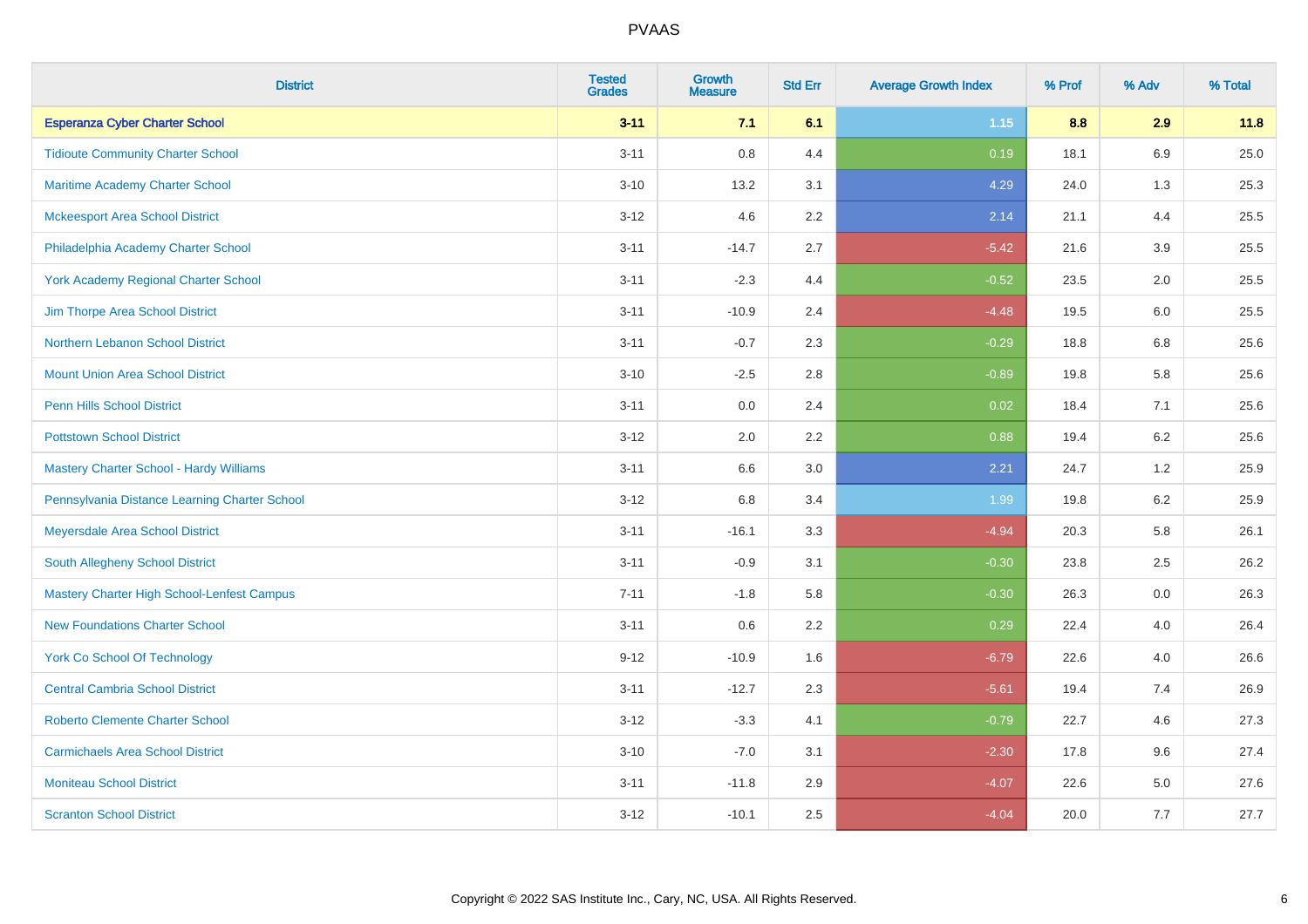| <b>District</b>                                   | <b>Tested</b><br><b>Grades</b> | <b>Growth</b><br><b>Measure</b> | <b>Std Err</b> | <b>Average Growth Index</b> | % Prof | % Adv   | % Total |
|---------------------------------------------------|--------------------------------|---------------------------------|----------------|-----------------------------|--------|---------|---------|
| <b>Esperanza Cyber Charter School</b>             | $3 - 11$                       | 7.1                             | 6.1            | $1.15$                      | 8.8    | 2.9     | 11.8    |
| Lehigh Valley Academy Regional Charter School     | $3 - 11$                       | $-5.9$                          | 3.0            | $-1.98$                     | 20.0   | 7.7     | 27.7    |
| <b>Northern Cambria School District</b>           | $3 - 11$                       | $-0.3$                          | 3.4            | $-0.09$                     | 26.5   | 1.2     | 27.7    |
| <b>Central Fulton School District</b>             | $3 - 11$                       | $-13.3$                         | 3.2            | $-4.20$                     | 18.1   | 9.7     | 27.8    |
| <b>Penns Manor Area School District</b>           | $3 - 12$                       | $-1.9$                          | 3.5            | $-0.55$                     | 24.2   | 3.8     | 28.0    |
| <b>Blairsville-Saltsburg School District</b>      | $3 - 11$                       | $-7.5$                          | 2.8            | $-2.67$                     | 20.1   | 8.2     | 28.3    |
| <b>Union School District</b>                      | $3 - 12$                       | 2.5                             | 3.7            | 0.69                        | 17.9   | 10.4    | 28.4    |
| <b>East Allegheny School District</b>             | $3 - 11$                       | $-6.4$                          | 3.0            | $-2.11$                     | 21.0   | 7.4     | 28.4    |
| <b>Susq-Cyber Charter School</b>                  | $9 - 11$                       | $-3.2$                          | 5.8            | $-0.54$                     | 23.8   | 4.8     | 28.6    |
| <b>Williamsport Area School District</b>          | $3 - 11$                       | $-11.7$                         | 1.4            | $-8.29$                     | 18.2   | 10.5    | 28.7    |
| <b>Conemaugh Valley School District</b>           | $3 - 12$                       | $-6.3$                          | 4.1            | $-1.54$                     | 23.7   | 5.1     | 28.8    |
| Ambridge Area School District                     | $3 - 12$                       | $-19.4$                         | 2.5            | $-7.64$                     | 23.2   | 5.6     | 28.9    |
| <b>Hanover Public School District</b>             | $3 - 11$                       | $-12.4$                         | 2.7            | $-4.50$                     | 22.7   | $6.2\,$ | 28.9    |
| Pennsylvania Cyber Charter School                 | $3 - 11$                       | 0.6                             | 1.5            | 0.37                        | 20.8   | 8.1     | 28.9    |
| <b>Ferndale Area School District</b>              | $3 - 10$                       | $-1.1$                          | 4.1            | $-0.27$                     | 21.0   | 7.9     | 29.0    |
| <b>Westinghouse Arts Academy Charter School</b>   | $9 - 10$                       | $-6.0$                          | 3.3            | $-1.81$                     | 20.2   | 8.9     | 29.1    |
| <b>Connellsville Area School District</b>         | $3 - 11$                       | $-5.3$                          | 2.0            | $-2.67$                     | 24.2   | 5.0     | 29.1    |
| <b>Environmental Charter School At Frick Park</b> | $3-9$                          | $-6.2$                          | 3.7            | $-1.67$                     | 25.9   | 3.4     | 29.3    |
| <b>Shamokin Area School District</b>              | $3 - 11$                       | $-2.6$                          | 2.5            | $-1.06$                     | 19.6   | 9.8     | 29.3    |
| <b>Dauphin County Technical School</b>            | $9 - 11$                       | $-3.9$                          | 2.3            | $-1.67$                     | 18.3   | 11.1    | 29.3    |
| <b>Hazleton Area School District</b>              | $3 - 11$                       | 6.0                             | 1.6            | 3.85                        | 20.5   | 9.0     | 29.5    |
| <b>Pottsville Area School District</b>            | $3 - 12$                       | $-4.9$                          | 2.1            | $-2.36$                     | 21.8   | 7.9     | 29.6    |
| <b>Mahanoy Area School District</b>               | $3 - 10$                       | $-3.4$                          | 3.1            | $-1.07$                     | 21.4   | 8.6     | 30.0    |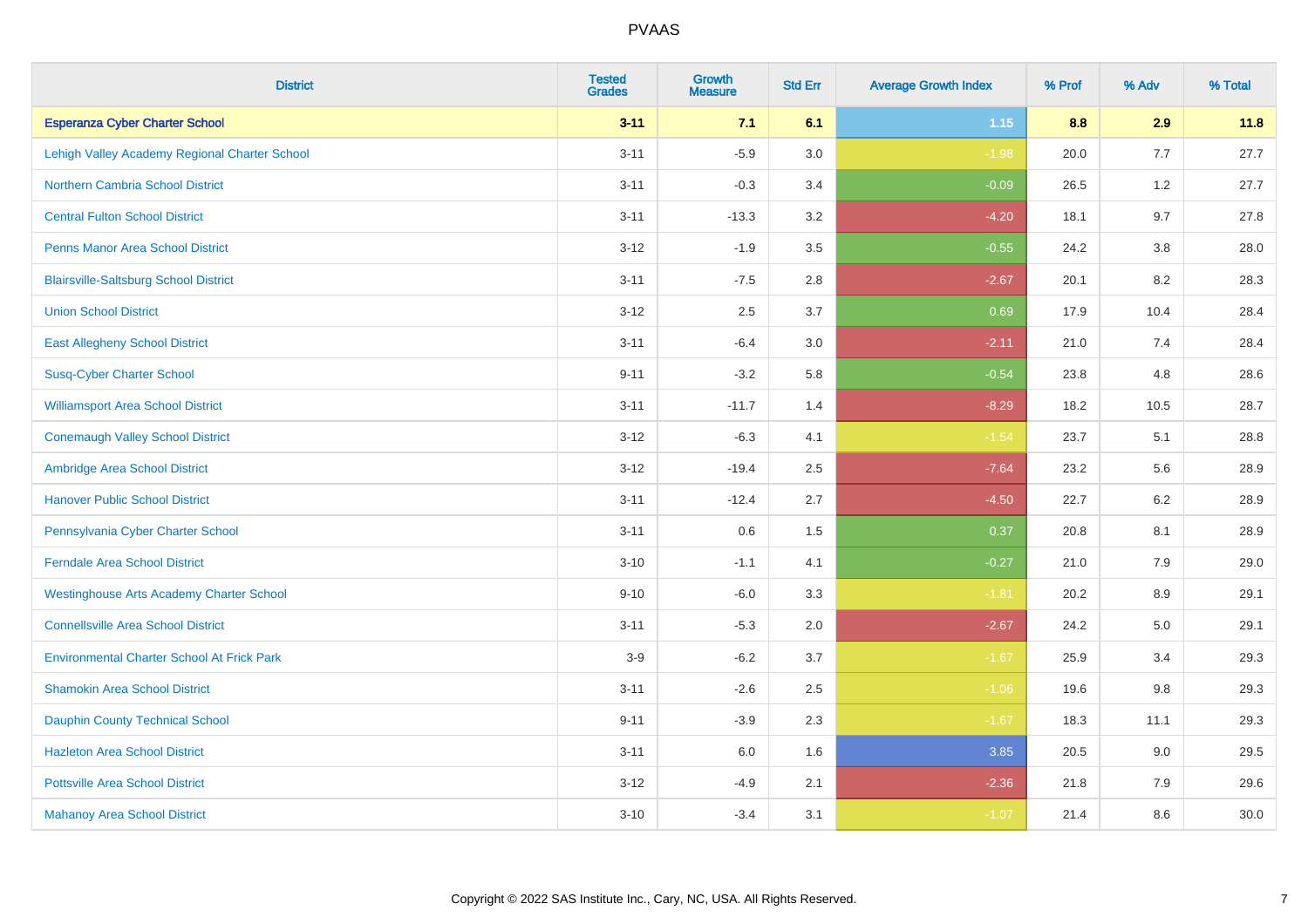| <b>District</b>                            | <b>Tested</b><br><b>Grades</b> | <b>Growth</b><br><b>Measure</b> | <b>Std Err</b> | <b>Average Growth Index</b> | % Prof | % Adv | % Total |
|--------------------------------------------|--------------------------------|---------------------------------|----------------|-----------------------------|--------|-------|---------|
| <b>Esperanza Cyber Charter School</b>      | $3 - 11$                       | 7.1                             | 6.1            | 1.15                        | 8.8    | 2.9   | 11.8    |
| Insight PA Cyber Charter School            | $3 - 11$                       | $-9.4$                          | 5.8            | $-1.62$                     | 25.6   | 4.6   | 30.2    |
| <b>Carbondale Area School District</b>     | $3 - 10$                       | $-2.8$                          | 3.2            | $-0.87$                     | 27.5   | 2.9   | 30.4    |
| <b>Brownsville Area School District</b>    | $3 - 12$                       | 3.9                             | 3.8            | 1.04                        | 22.0   | 8.5   | 30.5    |
| <b>Trinity Area School District</b>        | $3 - 11$                       | $-8.7$                          | 1.8            | $-4.87$                     | 20.9   | 9.8   | 30.8    |
| <b>East Lycoming School District</b>       | $3 - 11$                       | $-10.9$                         | 2.1            | $-5.08$                     | 22.5   | 8.2   | 30.8    |
| Jeannette City School District             | $3 - 11$                       | $-0.7$                          | 3.4            | $-0.20$                     | 26.8   | 4.1   | 30.9    |
| <b>Bristol Borough School District</b>     | $3 - 12$                       | $-5.9$                          | 2.9            | $-2.00$                     | 27.8   | 3.3   | 31.1    |
| Lackawanna Trail School District           | $3 - 10$                       | $-11.0$                         | 3.3            | $-3.35$                     | 13.1   | 18.0  | 31.2    |
| <b>Freedom Area School District</b>        | $3 - 11$                       | $-6.3$                          | 3.1            | $-2.04$                     | 22.9   | 8.4   | 31.3    |
| <b>Wyoming Valley West School District</b> | $3 - 11$                       | $-5.5$                          | 2.3            | $-2.38$                     | 22.2   | 9.2   | 31.4    |
| <b>Monessen City School District</b>       | $3 - 10$                       | $-3.9$                          | 5.6            | $-0.69$                     | 21.0   | 10.5  | 31.6    |
| <b>Bethlehem Area School District</b>      | $3 - 11$                       | $-4.5$                          | 1.1            | $-3.91$                     | 20.4   | 11.3  | 31.7    |
| <b>North Schuylkill School District</b>    | $3 - 11$                       | $-4.7$                          | 2.2            | $-2.16$                     | 20.2   | 11.7  | 31.9    |
| Susquehanna Township School District       | $3 - 12$                       | 3.9                             | 2.7            | 1.45                        | 19.0   | 13.1  | 32.0    |
| <b>Juniata Valley School District</b>      | $3 - 11$                       | 1.6                             | 3.2            | 0.51                        | 23.1   | 9.4   | 32.5    |
| <b>Cheltenham School District</b>          | $3 - 11$                       | $-17.6$                         | 2.0            | $-8.74$                     | 24.4   | 8.3   | 32.6    |
| <b>Wattsburg Area School District</b>      | $3 - 11$                       | 1.0                             | 2.7            | 0.36                        | 20.4   | 12.4  | 32.7    |
| <b>West York Area School District</b>      | $3 - 12$                       | $-9.8$                          | 2.7            | $-3.57$                     | 21.9   | 10.9  | 32.8    |
| <b>Corry Area School District</b>          | $3 - 11$                       | $-6.8$                          | 2.3            | $-3.01$                     | 24.0   | 8.8   | 32.8    |
| <b>Chartiers-Houston School District</b>   | $3 - 10$                       | $-16.5$                         | 3.5            | $-4.79$                     | 26.3   | 6.6   | 32.9    |
| <b>Carlynton School District</b>           | $3 - 11$                       | $-2.0$                          | 3.2            | $-0.62$                     | 27.9   | 5.2   | 33.1    |
| <b>Forbes Road School District</b>         | $3 - 11$                       | $-11.5$                         | 4.7            | $-2.43$                     | 23.1   | 10.3  | 33.3    |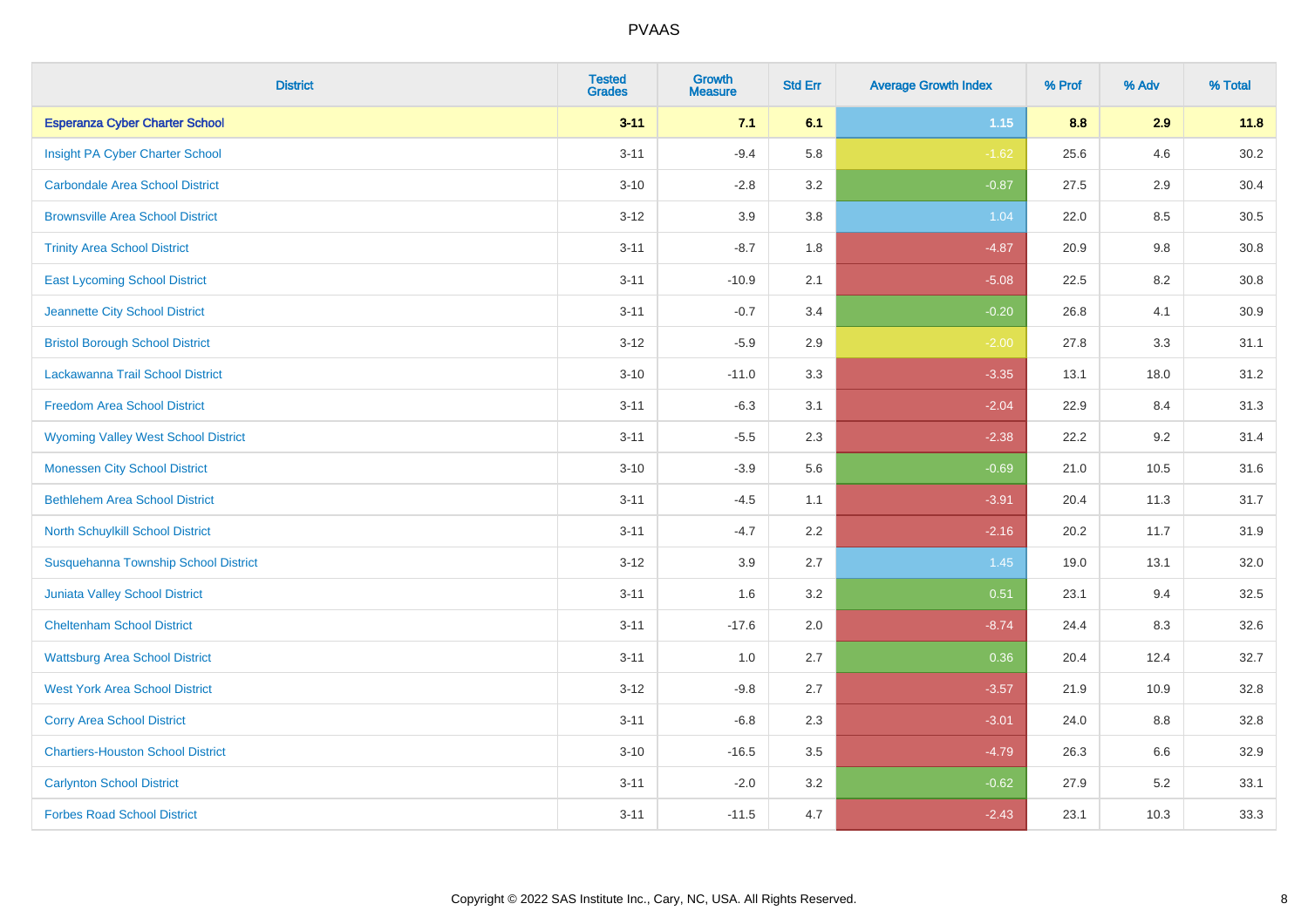| <b>District</b>                                | <b>Tested</b><br><b>Grades</b> | <b>Growth</b><br><b>Measure</b> | <b>Std Err</b> | <b>Average Growth Index</b> | % Prof | % Adv | % Total |
|------------------------------------------------|--------------------------------|---------------------------------|----------------|-----------------------------|--------|-------|---------|
| <b>Esperanza Cyber Charter School</b>          | $3 - 11$                       | 7.1                             | 6.1            | $1.15$                      | 8.8    | 2.9   | 11.8    |
| <b>Titusville Area School District</b>         | $3 - 11$                       | $-5.0$                          | 2.5            | $-1.98$                     | 26.5   | 6.8   | 33.3    |
| <b>Harmony Area School District</b>            | $3 - 10$                       | $-5.7$                          | 5.0            | $-1.13$                     | 33.3   | 0.0   | 33.3    |
| <b>Berwick Area School District</b>            | $3 - 11$                       | $-6.9$                          | 2.4            | $-2.84$                     | 22.3   | 11.5  | 33.8    |
| Schuylkill Haven Area School District          | $3 - 11$                       | $-5.3$                          | 2.7            | $-1.96$                     | 22.2   | 11.6  | 33.8    |
| <b>Forest Area School District</b>             | $3 - 11$                       | $-1.8$                          | 4.7            | $-0.37$                     | 18.9   | 15.1  | 34.0    |
| <b>Interboro School District</b>               | $3 - 12$                       | $-8.4$                          | 2.0            | $-4.27$                     | 27.6   | 6.4   | 34.1    |
| <b>Milton Area School District</b>             | $3 - 11$                       | $-10.1$                         | 2.5            | $-4.04$                     | 23.0   | 11.3  | 34.2    |
| <b>Marion Center Area School District</b>      | $3 - 10$                       | 0.8                             | 2.9            | 0.27                        | 23.3   | 11.1  | 34.4    |
| <b>Millersburg Area School District</b>        | $3 - 11$                       | $-6.6$                          | 3.4            | $-1.92$                     | 24.1   | 10.3  | 34.5    |
| Lehigh Valley Charter High School For The Arts | $9 - 10$                       | $-11.8$                         | 2.5            | $-4.76$                     | 28.9   | 5.7   | 34.6    |
| <b>Tulpehocken Area School District</b>        | $3 - 12$                       | 1.0                             | 4.9            | 0.20                        | 11.5   | 23.1  | 34.6    |
| Jefferson-Morgan School District               | $3 - 10$                       | $-12.0$                         | 3.9            | $-3.09$                     | 28.6   | 6.1   | 34.7    |
| <b>Forest City Regional School District</b>    | $3 - 12$                       | $-1.2$                          | 3.6            | $-0.33$                     | 26.5   | 8.2   | 34.7    |
| <b>Towanda Area School District</b>            | $3 - 11$                       | $-4.0$                          | 2.6            | $-1.52$                     | 24.8   | 9.9   | 34.8    |
| <b>Southern Fulton School District</b>         | $3 - 11$                       | $-5.1$                          | 4.0            | $-1.29$                     | 21.7   | 13.0  | 34.8    |
| <b>Bensalem Township School District</b>       | $3 - 11$                       | 1.0                             | 1.6            | 0.63                        | 24.3   | 10.7  | 34.9    |
| <b>Eastern Lebanon County School District</b>  | $3 - 11$                       | 4.0                             | 2.1            | 1.89                        | 23.5   | 11.5  | 35.0    |
| East Stroudsburg Area School District          | $3 - 11$                       | $-4.9$                          | 1.4            | $-3.38$                     | 22.7   | 12.5  | 35.2    |
| <b>Cranberry Area School District</b>          | $3 - 12$                       | $-0.9$                          | 3.1            | $-0.29$                     | 25.5   | 9.7   | 35.2    |
| <b>Commodore Perry School District</b>         | $3 - 11$                       | $-10.4$                         | 4.5            | $-2.30$                     | 29.4   | 5.9   | 35.3    |
| <b>Ellwood City Area School District</b>       | $3 - 11$                       | $-12.5$                         | 3.1            | $-4.00$                     | 26.7   | 8.7   | 35.4    |
| <b>Laurel Highlands School District</b>        | $3 - 11$                       | $-3.8$                          | 2.3            | $-1.63$                     | 20.9   | 14.6  | 35.4    |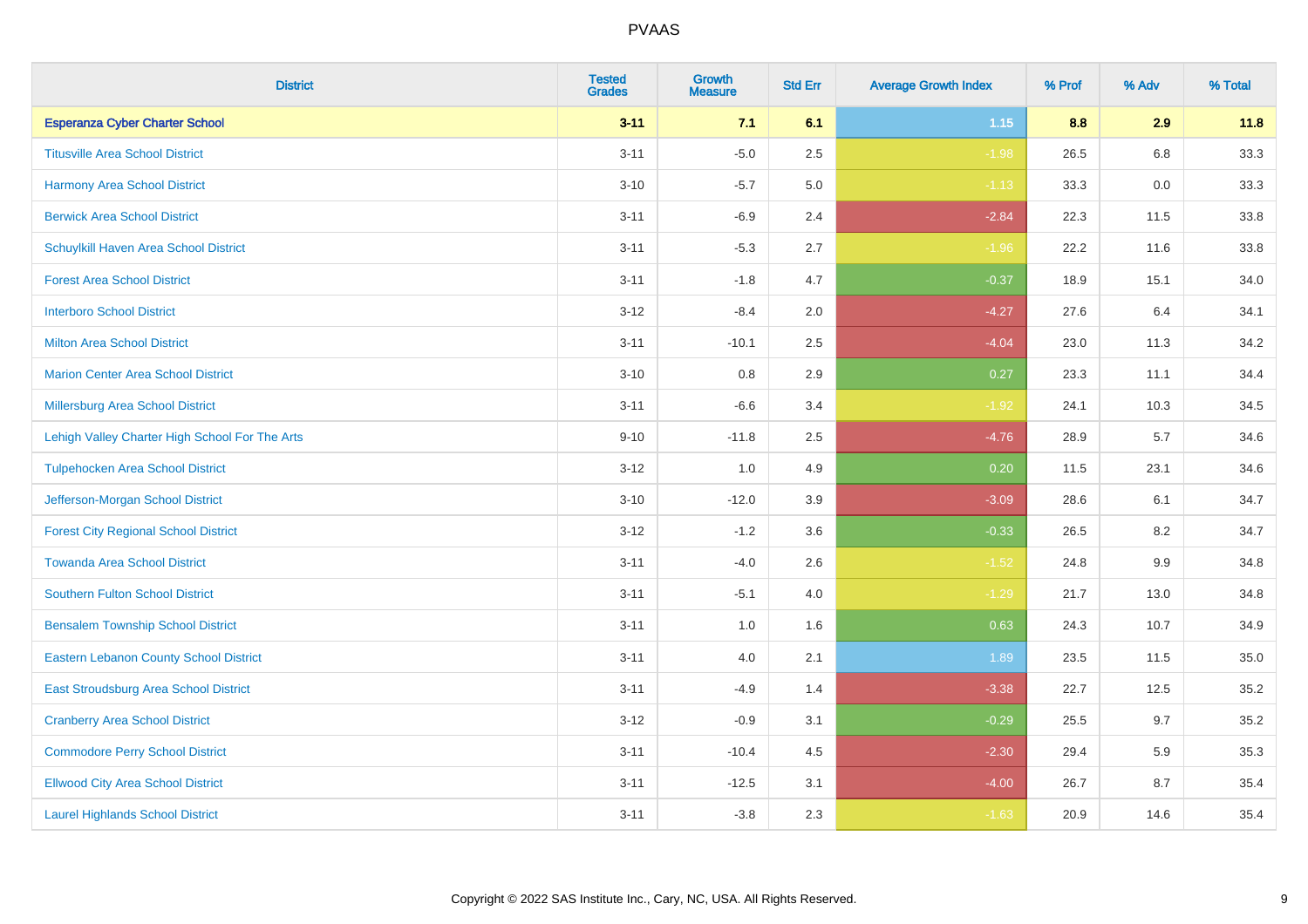| <b>District</b>                           | <b>Tested</b><br><b>Grades</b> | <b>Growth</b><br><b>Measure</b> | <b>Std Err</b> | <b>Average Growth Index</b> | % Prof | % Adv | % Total |
|-------------------------------------------|--------------------------------|---------------------------------|----------------|-----------------------------|--------|-------|---------|
| <b>Esperanza Cyber Charter School</b>     | $3 - 11$                       | 7.1                             | 6.1            | 1.15                        | 8.8    | 2.9   | 11.8    |
| <b>Northeast Bradford School District</b> | $3 - 10$                       | $-5.0$                          | 3.7            | $-1.35$                     | 30.6   | 4.8   | 35.5    |
| <b>Somerset Area School District</b>      | $3 - 11$                       | $-7.6$                          | 2.4            | $-3.17$                     | 21.0   | 14.5  | 35.5    |
| <b>Upper Darby School District</b>        | $3 - 12$                       | 11.2                            | 1.4            | 8.28                        | 23.8   | 11.8  | 35.6    |
| <b>Panther Valley School District</b>     | $3 - 12$                       | $-13.3$                         | 3.2            | $-4.10$                     | 31.5   | 4.1   | 35.6    |
| <b>Centennial School District</b>         | $3 - 10$                       | 1.5                             | 1.5            | 0.98                        | 23.6   | 12.4  | 36.0    |
| <b>Brentwood Borough School District</b>  | $3 - 11$                       | 1.3                             | 3.0            | 0.44                        | 20.2   | 16.0  | 36.2    |
| <b>Mercer Area School District</b>        | $3 - 11$                       | 2.2                             | 3.1            | 0.70                        | 24.4   | 11.8  | 36.2    |
| <b>Mid Valley School District</b>         | $3 - 10$                       | $-11.1$                         | 2.7            | $-4.07$                     | 28.3   | 8.1   | 36.4    |
| <b>Reynolds School District</b>           | $3 - 10$                       | $-3.0$                          | 3.5            | $-0.87$                     | 27.3   | 9.1   | 36.4    |
| <b>Warren County School District</b>      | $3 - 11$                       | $-0.1$                          | 1.6            | $-0.06$                     | 26.7   | 9.7   | 36.4    |
| <b>Franklin Area School District</b>      | $3 - 11$                       | $-3.7$                          | 2.6            | $-1.43$                     | 30.5   | 5.9   | 36.4    |
| <b>Big Spring School District</b>         | $3 - 11$                       | $-9.8$                          | 2.3            | $-4.32$                     | 23.6   | 12.9  | 36.5    |
| <b>Montgomery Area School District</b>    | $3 - 11$                       | $-5.8$                          | 3.2            | $-1.83$                     | 25.0   | 11.5  | 36.5    |
| Southern Tioga School District            | $3 - 11$                       | $-0.1$                          | 2.8            | $-0.03$                     | 26.3   | 10.3  | 36.6    |
| <b>Greenville Area School District</b>    | $3 - 11$                       | $-13.2$                         | 3.0            | $-4.45$                     | 32.1   | 4.6   | 36.7    |
| <b>Canton Area School District</b>        | $3 - 11$                       | 8.4                             | 2.9            | 2.92                        | 13.8   | 23.0  | 36.8    |
| <b>Bethlehem-Center School District</b>   | $3 - 10$                       | 2.1                             | 3.5            | 0.59                        | 32.3   | 4.6   | 36.9    |
| <b>Salisbury Township School District</b> | $3 - 11$                       | 5.8                             | 3.6            | 1.62                        | 24.4   | 12.6  | 37.0    |
| <b>Ringgold School District</b>           | $3 - 11$                       | 2.9                             | 2.2            | 1.32                        | 23.8   | 13.3  | 37.1    |
| <b>Minersville Area School District</b>   | $3 - 11$                       | $-2.9$                          | 3.4            | $-0.86$                     | 27.4   | 9.7   | 37.1    |
| <b>Conneaut School District</b>           | $3 - 12$                       | $-2.3$                          | 2.6            | $-0.91$                     | 27.4   | 9.7   | 37.1    |
| <b>Easton Area School District</b>        | $3 - 12$                       | 6.3                             | 1.3            | 4.91                        | 24.1   | 13.0  | 37.1    |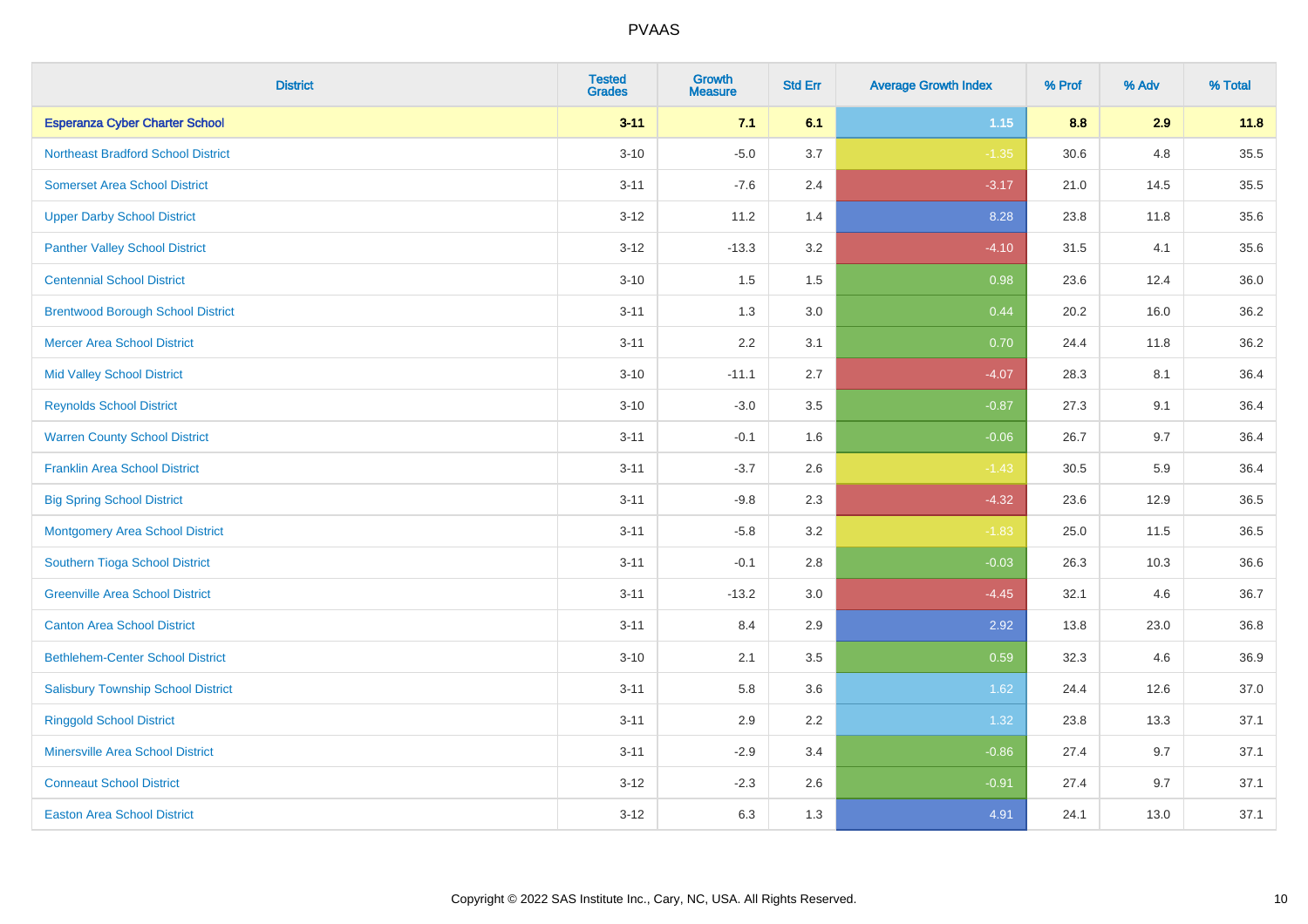| <b>District</b>                            | <b>Tested</b><br><b>Grades</b> | <b>Growth</b><br><b>Measure</b> | <b>Std Err</b> | <b>Average Growth Index</b> | % Prof | % Adv   | % Total |
|--------------------------------------------|--------------------------------|---------------------------------|----------------|-----------------------------|--------|---------|---------|
| <b>Esperanza Cyber Charter School</b>      | $3 - 11$                       | 7.1                             | 6.1            | 1.15                        | 8.8    | 2.9     | 11.8    |
| <b>Butler Area School District</b>         | $3 - 11$                       | $-14.1$                         | $1.5\,$        | $-9.60$                     | 26.4   | 11.1    | 37.5    |
| <b>Moshannon Valley School District</b>    | $3 - 10$                       | $-5.1$                          | 4.6            | $-1.12$                     | 25.0   | 12.5    | 37.5    |
| <b>Deer Lakes School District</b>          | $3 - 11$                       | $-10.0$                         | 2.5            | $-4.02$                     | 27.7   | $9.9\,$ | 37.6    |
| Southern Huntingdon County School District | $3 - 11$                       | $-5.9$                          | 3.4            | $-1.76$                     | 32.8   | 4.9     | 37.7    |
| <b>Riverside School District</b>           | $3 - 11$                       | $-6.2$                          | 2.7            | $-2.33$                     | 20.8   | 17.0    | 37.7    |
| <b>Yough School District</b>               | $3 - 10$                       | $-6.2$                          | 2.7            | $-2.27$                     | 28.9   | 8.8     | 37.7    |
| <b>Port Allegany School District</b>       | $3 - 11$                       | 6.5                             | 3.7            | 1.74                        | 26.4   | 11.3    | 37.7    |
| <b>Wellsboro Area School District</b>      | $3 - 11$                       | $-6.3$                          | 3.0            | $-2.08$                     | 24.4   | 13.4    | 37.8    |
| <b>Elk Lake School District</b>            | $3 - 11$                       | $-6.1$                          | 2.9            | $-2.12$                     | 26.3   | 11.6    | 37.9    |
| <b>Governor Mifflin School District</b>    | $3 - 11$                       | $-4.4$                          | 1.6            | $-2.69$                     | 30.3   | 7.7     | 38.0    |
| <b>Cambria Heights School District</b>     | $3 - 10$                       | $-6.2$                          | 2.9            | $-2.11$                     | 25.0   | 13.0    | 38.0    |
| <b>Chartiers Valley School District</b>    | $3 - 11$                       | $-9.1$                          | 2.1            | $-4.23$                     | 20.7   | 17.4    | 38.0    |
| <b>Central Dauphin School District</b>     | $3 - 11$                       | $-5.2$                          | 1.2            | $-4.24$                     | 29.3   | 8.7     | 38.0    |
| <b>Charleroi School District</b>           | $3 - 11$                       | $-4.3$                          | 2.7            | $-1.55$                     | 22.2   | 15.9    | 38.1    |
| <b>Bucks County Technical High School</b>  | $9 - 10$                       | $-2.9$                          | 2.2            | $-1.29$                     | 27.7   | 10.4    | 38.2    |
| Catasauqua Area School District            | $3 - 12$                       | $-7.3$                          | 2.8            | $-2.58$                     | 27.1   | 11.2    | 38.3    |
| <b>Bangor Area School District</b>         | $3 - 12$                       | $-1.2$                          | 2.0            | $-0.60$                     | 25.8   | 12.7    | 38.5    |
| <b>Southeastern Greene School District</b> | $3 - 10$                       | $-2.3$                          | 4.4            | $-0.53$                     | 29.0   | 9.7     | 38.7    |
| Philipsburg-Osceola Area School District   | $3 - 11$                       | 4.1                             | 3.0            | 1.37                        | 22.5   | 16.2    | 38.8    |
| <b>Pottsgrove School District</b>          | $3 - 11$                       | $-5.5$                          | 2.0            | $-2.78$                     | 28.6   | 10.3    | 38.8    |
| Salisbury-Elk Lick School District         | $3 - 11$                       | $-8.4$                          | 5.8            | $-1.45$                     | 33.3   | 5.6     | 38.9    |
| <b>Blue Ridge School District</b>          | $3 - 11$                       | 8.3                             | 3.7            | 2.24                        | 29.6   | 9.3     | 38.9    |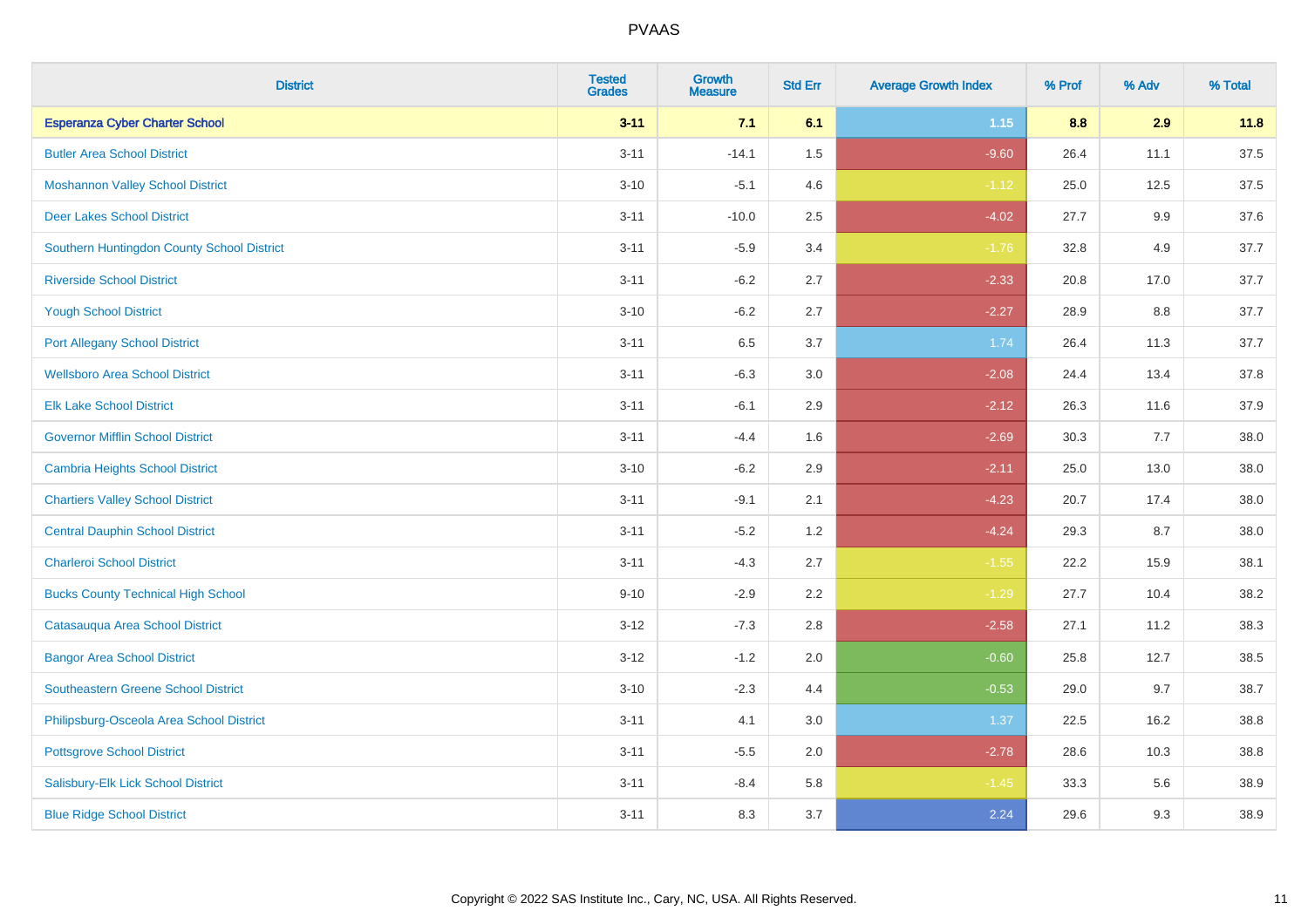| <b>District</b>                               | <b>Tested</b><br><b>Grades</b> | <b>Growth</b><br><b>Measure</b> | <b>Std Err</b> | <b>Average Growth Index</b> | % Prof | % Adv | % Total |
|-----------------------------------------------|--------------------------------|---------------------------------|----------------|-----------------------------|--------|-------|---------|
| <b>Esperanza Cyber Charter School</b>         | $3 - 11$                       | 7.1                             | 6.1            | $1.15$                      | 8.8    | 2.9   | 11.8    |
| <b>Pleasant Valley School District</b>        | $3 - 11$                       | $-3.3$                          | 1.8            | $-1.80$                     | 28.5   | 10.4  | 39.0    |
| <b>Uniontown Area School District</b>         | $3 - 11$                       | $-2.8$                          | 3.1            | $-0.91$                     | 31.7   | 7.3   | 39.0    |
| <b>Forest Hills School District</b>           | $3 - 11$                       | 1.8                             | 2.5            | 0.71                        | 28.8   | 10.3  | 39.1    |
| Penn-Delco School District                    | $3 - 11$                       | 1.3                             | 1.8            | 0.75                        | 26.5   | 12.6  | 39.1    |
| <b>Shikellamy School District</b>             | $3 - 10$                       | $-8.3$                          | 2.4            | $-3.42$                     | 20.8   | 18.5  | 39.2    |
| Selinsgrove Area School District              | $3 - 12$                       | $-5.7$                          | 2.1            | $-2.74$                     | 25.4   | 13.9  | 39.2    |
| <b>Troy Area School District</b>              | $3 - 10$                       | $-4.7$                          | 3.2            | $-1.46$                     | 22.8   | 16.5  | 39.2    |
| Northern Lehigh School District               | $3 - 12$                       | 6.1                             | 2.5            | 2.42                        | 21.4   | 18.0  | 39.3    |
| <b>Chambersburg Area School District</b>      | $3 - 11$                       | $-5.6$                          | 1.3            | $-4.42$                     | 24.2   | 15.2  | 39.4    |
| <b>Cameron County School District</b>         | $3-12$                         | $-5.0$                          | 4.4            | $-1.12$                     | 34.9   | 4.8   | 39.7    |
| <b>Ligonier Valley School District</b>        | $3 - 11$                       | $-10.8$                         | 3.1            | $-3.43$                     | 34.1   | 5.8   | 39.9    |
| <b>Tri-Valley School District</b>             | $3 - 10$                       | $-2.7$                          | 3.9            | $-0.69$                     | 31.0   | 9.5   | 40.5    |
| <b>Union City Area School District</b>        | $3 - 12$                       | $-8.7$                          | 3.3            | $-2.59$                     | 29.7   | 10.9  | 40.6    |
| <b>Susquehanna Community School District</b>  | $3 - 11$                       | $-4.5$                          | 3.8            | $-1.19$                     | 31.9   | 8.8   | 40.7    |
| <b>Derry Area School District</b>             | $3 - 11$                       | $-11.8$                         | 2.6            | $-4.53$                     | 34.8   | 6.1   | 40.9    |
| Lehigh Career & Technical Institute           | $10 - 12$                      | $-0.7$                          | 6.3            | $-0.11$                     | 36.4   | 4.6   | 40.9    |
| <b>Keystone Oaks School District</b>          | $3 - 11$                       | $-7.2$                          | 2.3            | $-3.14$                     | 30.0   | 11.1  | 41.0    |
| <b>Weatherly Area School District</b>         | $3 - 11$                       | $-5.8$                          | 4.0            | $-1.44$                     | 32.1   | 8.9   | 41.1    |
| <b>Shanksville-Stonycreek School District</b> | $3 - 10$                       | $-8.6$                          | 5.5            | $-1.55$                     | 17.6   | 23.5  | 41.2    |
| <b>Kiski Area School District</b>             | $3 - 11$                       | $-4.0$                          | 2.0            | $-1.99$                     | 23.1   | 18.2  | 41.3    |
| <b>Purchase Line School District</b>          | $3 - 12$                       | 4.3                             | 3.3            | 1.30                        | 32.3   | 9.0   | 41.4    |
| <b>Pittston Area School District</b>          | $3 - 11$                       | $-8.2$                          | 2.2            | $-3.75$                     | 26.7   | 14.8  | 41.5    |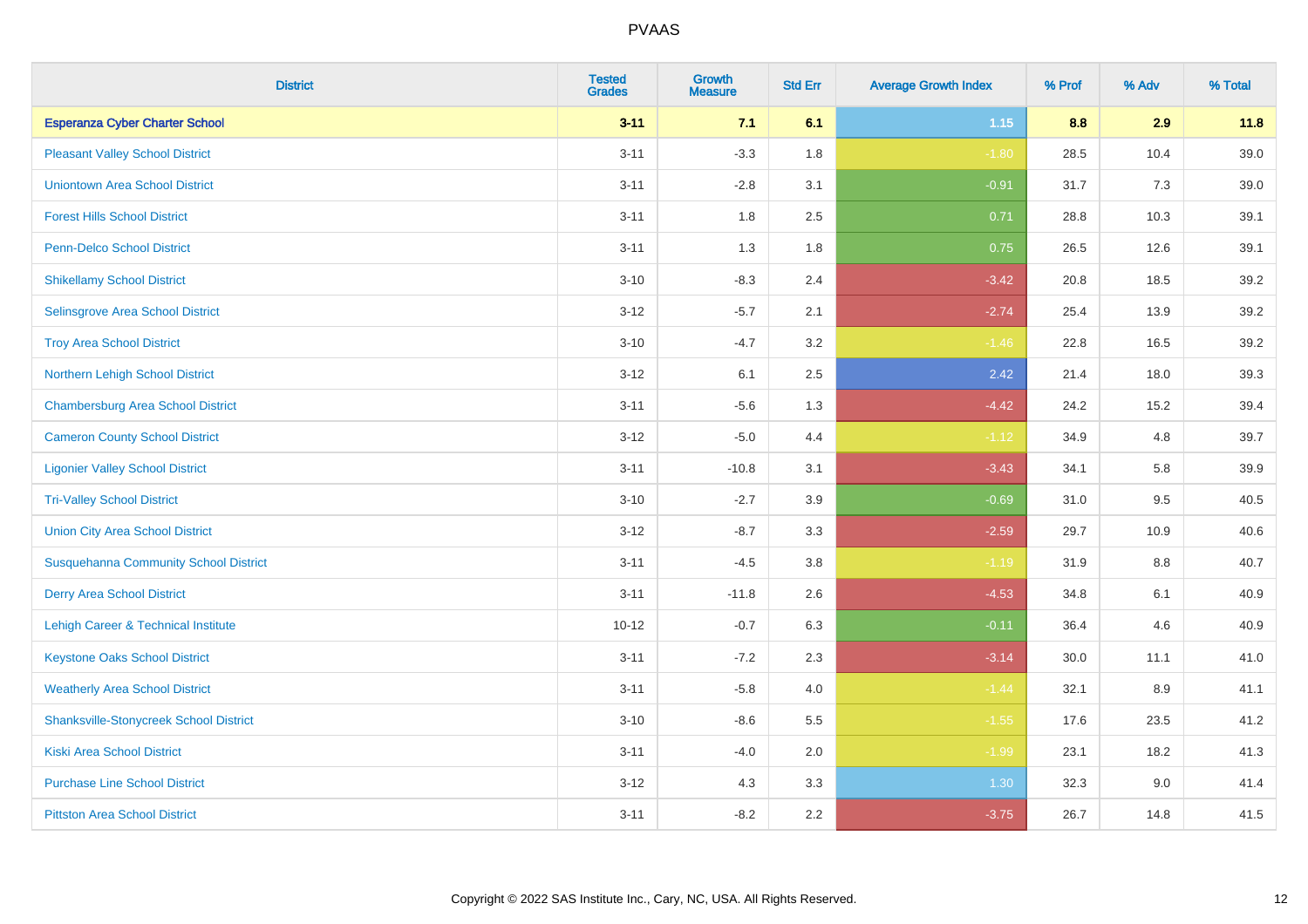| <b>District</b>                                    | <b>Tested</b><br><b>Grades</b> | <b>Growth</b><br><b>Measure</b> | <b>Std Err</b> | <b>Average Growth Index</b> | % Prof | % Adv | % Total |
|----------------------------------------------------|--------------------------------|---------------------------------|----------------|-----------------------------|--------|-------|---------|
| <b>Esperanza Cyber Charter School</b>              | $3 - 11$                       | 7.1                             | 6.1            | $1.15$                      | 8.8    | 2.9   | 11.8    |
| <b>Wyoming Area School District</b>                | $3 - 10$                       | $-5.5$                          | 2.5            | $-2.21$                     | 32.0   | 9.6   | 41.6    |
| <b>West Middlesex Area School District</b>         | $3 - 10$                       | $-7.4$                          | 3.5            | $-2.11$                     | 32.0   | 9.6   | 41.6    |
| <b>Northern Potter School District</b>             | $3 - 12$                       | 6.8                             | 4.6            | 1.48                        | 30.6   | 11.1  | 41.7    |
| <b>Old Forge School District</b>                   | $3 - 12$                       | $-11.3$                         | 3.1            | $-3.62$                     | 28.6   | 13.2  | 41.8    |
| <b>School Lane Charter School</b>                  | $3 - 11$                       | 2.6                             | 3.6            | 0.72                        | 23.1   | 18.7  | 41.8    |
| <b>Keystone Central School District</b>            | $3 - 11$                       | 3.6                             | 1.8            | 2.04                        | 27.1   | 14.6  | 41.8    |
| <b>Juniata County School District</b>              | $3 - 12$                       | 7.7                             | 2.0            | 3.81                        | 22.9   | 18.9  | 41.8    |
| <b>Collegium Charter School</b>                    | $3 - 10$                       | 21.2                            | 2.6            | 8.18                        | 25.4   | 16.4  | 41.8    |
| Northern Tioga School District                     | $3 - 12$                       | 6.8                             | 2.6            | 2.64                        | 25.0   | 16.9  | 41.9    |
| <b>Neshannock Township School District</b>         | $3 - 10$                       | $-12.5$                         | 2.7            | $-4.73$                     | 29.0   | 13.0  | 42.0    |
| <b>Mount Pleasant Area School District</b>         | $3 - 11$                       | $-5.4$                          | 2.3            | $-2.37$                     | 33.3   | 8.7   | 42.0    |
| <b>Oxford Area School District</b>                 | $3 - 11$                       | $-3.1$                          | 1.8            | $-1.77$                     | 27.5   | 14.5  | 42.0    |
| <b>Avella Area School District</b>                 | $3 - 12$                       | 1.6                             | 4.7            | 0.34                        | 34.8   | 7.2   | 42.0    |
| <b>Grove City Area School District</b>             | $3 - 12$                       | $-8.8$                          | 2.3            | $-3.89$                     | 25.6   | 16.4  | 42.0    |
| <b>Crawford Central School District</b>            | $3 - 11$                       | 5.7                             | 2.1            | 2.71                        | 26.4   | 15.8  | 42.1    |
| Oil City Area School District                      | $3 - 11$                       | 8.6                             | 2.4            | 3.56                        | 29.1   | 13.1  | 42.2    |
| <b>Solanco School District</b>                     | $3 - 11$                       | 2.2                             | 1.8            | 1.18                        | 27.2   | 15.0  | 42.3    |
| <b>Northgate School District</b>                   | $3 - 11$                       | $-3.0$                          | 3.4            | $-0.85$                     | 35.6   | 6.8   | 42.4    |
| <b>Commonwealth Charter Academy Charter School</b> | $3 - 10$                       | 4.2                             | 1.6            | 2.68                        | 27.0   | 15.6  | 42.5    |
| <b>Conrad Weiser Area School District</b>          | $3 - 11$                       | 7.1                             | 2.1            | 3.34                        | 28.2   | 14.4  | 42.6    |
| <b>New Brighton Area School District</b>           | $3 - 11$                       | $-2.1$                          | 3.2            | $-0.65$                     | 31.5   | 11.1  | 42.6    |
| <b>Central Greene School District</b>              | $3 - 11$                       | $-0.4$                          | 2.5            | $-0.15$                     | 27.8   | 14.8  | 42.6    |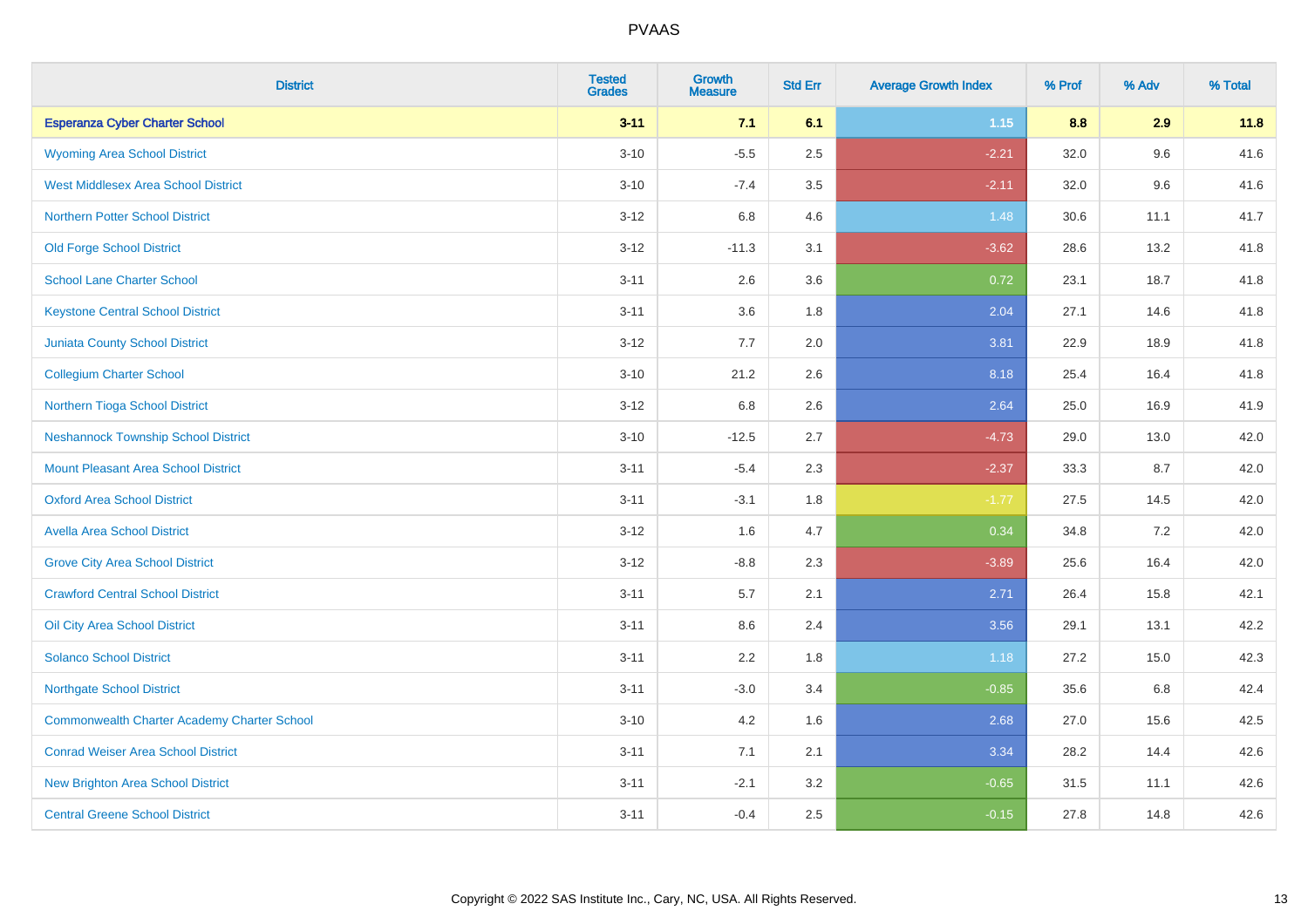| <b>District</b>                             | <b>Tested</b><br><b>Grades</b> | <b>Growth</b><br><b>Measure</b> | <b>Std Err</b> | <b>Average Growth Index</b> | % Prof | % Adv | % Total |
|---------------------------------------------|--------------------------------|---------------------------------|----------------|-----------------------------|--------|-------|---------|
| <b>Esperanza Cyber Charter School</b>       | $3 - 11$                       | 7.1                             | 6.1            | 1.15                        | 8.8    | 2.9   | 11.8    |
| <b>Leechburg Area School District</b>       | $3 - 11$                       | $7.0\,$                         | 3.9            | 1.79                        | 37.7   | 4.9   | 42.6    |
| <b>Ridley School District</b>               | $3 - 12$                       | 0.3                             | 1.6            | 0.21                        | 32.0   | 10.7  | 42.6    |
| <b>Kennett Consolidated School District</b> | $3 - 11$                       | $-10.4$                         | 1.7            | $-6.27$                     | 28.7   | 14.0  | 42.7    |
| <b>Exeter Township School District</b>      | $3 - 11$                       | $-1.0$                          | 1.7            | $-0.58$                     | 27.2   | 15.6  | 42.8    |
| Altoona Area School District                | $3 - 12$                       | 0.1                             | 1.5            | 0.07                        | 29.0   | 13.8  | 42.8    |
| <b>West Greene School District</b>          | $3 - 11$                       | $-8.1$                          | 3.9            | $-2.08$                     | 31.0   | 11.9  | 42.9    |
| <b>Union Area School District</b>           | $3 - 11$                       | $-6.5$                          | 3.8            | $-1.70$                     | 30.6   | 12.2  | 42.9    |
| <b>Millville Area School District</b>       | $3 - 12$                       | $-5.6$                          | 4.4            | $-1.26$                     | 31.4   | 11.4  | 42.9    |
| <b>Highlands School District</b>            | $3 - 11$                       | $-1.3$                          | 2.3            | $-0.55$                     | 32.6   | 10.5  | 43.0    |
| Northern Bedford County School District     | $3 - 11$                       | $-2.3$                          | 3.3            | $-0.69$                     | 26.2   | 16.9  | 43.1    |
| <b>Penn Cambria School District</b>         | $3 - 11$                       | $-4.5$                          | 2.4            | $-1.86$                     | 27.3   | 15.8  | 43.2    |
| Octorara Area School District               | $3 - 11$                       | $-7.5$                          | 3.2            | $-2.35$                     | 26.1   | 17.0  | 43.2    |
| <b>Allegheny Valley School District</b>     | $3 - 11$                       | $-1.9$                          | 3.9            | $-0.48$                     | 31.8   | 11.4  | 43.2    |
| Southern Columbia Area School District      | $3 - 11$                       | $-8.5$                          | 3.0            | $-2.83$                     | 30.5   | 12.8  | 43.3    |
| <b>Apollo-Ridge School District</b>         | $3 - 12$                       | 9.5                             | 3.0            | 3.23                        | 34.0   | 9.4   | 43.4    |
| <b>Lakeland School District</b>             | $3 - 11$                       | 13.3                            | 2.8            | 4.80                        | 22.2   | 21.2  | 43.4    |
| <b>Northwest Area School District</b>       | $3 - 10$                       | $-3.2$                          | 3.3            | $-0.97$                     | 30.4   | 13.0  | 43.5    |
| <b>Hamburg Area School District</b>         | $3 - 11$                       | $0.6\,$                         | 2.4            | 0.25                        | 28.0   | 15.5  | 43.6    |
| <b>Bentworth School District</b>            | $3 - 11$                       | 7.0                             | 3.0            | 2.36                        | 26.6   | 17.0  | 43.6    |
| <b>Greensburg Salem School District</b>     | $3 - 11$                       | $-6.9$                          | 2.2            | $-3.06$                     | 30.3   | 13.3  | 43.6    |
| <b>Austin Area School District</b>          | $3 - 11$                       | 2.6                             | 6.0            | 0.43                        | 25.0   | 18.8  | 43.8    |
| <b>Pine Grove Area School District</b>      | $3 - 11$                       | $-1.1$                          | 3.0            | $-0.36$                     | 29.5   | 14.3  | 43.8    |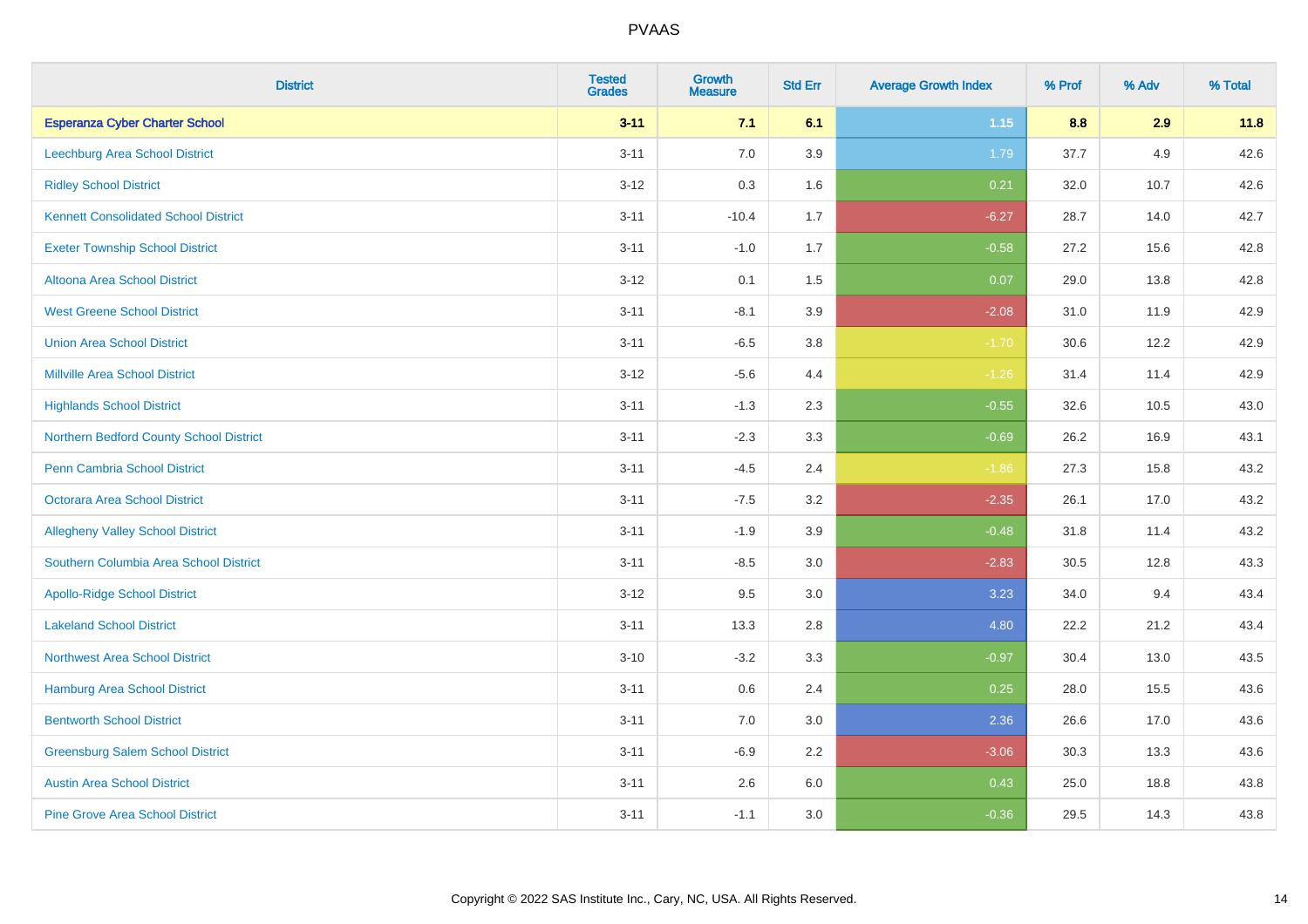| <b>District</b>                          | <b>Tested</b><br><b>Grades</b> | <b>Growth</b><br><b>Measure</b> | <b>Std Err</b> | <b>Average Growth Index</b> | % Prof | % Adv | % Total |
|------------------------------------------|--------------------------------|---------------------------------|----------------|-----------------------------|--------|-------|---------|
| <b>Esperanza Cyber Charter School</b>    | $3 - 11$                       | 7.1                             | 6.1            | 1.15                        | 8.8    | 2.9   | 11.8    |
| <b>Agora Cyber Charter School</b>        | $3 - 11$                       | 14.6                            | 2.4            | 6.03                        | 24.7   | 19.5  | 44.2    |
| <b>Chestnut Ridge School District</b>    | $3 - 12$                       | 4.0                             | 2.9            | 1.38                        | 33.2   | 11.0  | 44.2    |
| <b>Susquenita School District</b>        | $3 - 11$                       | $-5.9$                          | 2.6            | $-2.28$                     | 30.6   | 13.9  | 44.4    |
| <b>Smethport Area School District</b>    | $3 - 12$                       | 5.8                             | 3.8            | 1.52                        | 24.6   | 20.0  | 44.6    |
| <b>Fort Cherry School District</b>       | $3 - 10$                       | $-0.7$                          | 3.1            | $-0.21$                     | 30.6   | 14.1  | 44.7    |
| <b>Steel Valley School District</b>      | $3 - 11$                       | 11.1                            | 3.3            | 3.33                        | 34.8   | 10.1  | 44.9    |
| <b>Elizabeth Forward School District</b> | $3 - 11$                       | $-5.5$                          | 2.5            | $-2.25$                     | 32.2   | 12.8  | 45.0    |
| <b>Shaler Area School District</b>       | $3 - 11$                       | $-2.1$                          | 1.8            | $-1.18$                     | 32.0   | 13.0  | 45.0    |
| <b>Clarion Area School District</b>      | $3 - 11$                       | 3.2                             | 3.7            | 0.88                        | 31.7   | 13.3  | 45.0    |
| <b>South Park School District</b>        | $3 - 11$                       | $-8.8$                          | 2.5            | $-3.46$                     | 28.1   | 17.0  | 45.2    |
| Huntingdon Area School District          | $3 - 11$                       | 5.8                             | 2.6            | 2.28                        | 27.8   | 17.4  | 45.2    |
| <b>Upper Perkiomen School District</b>   | $3 - 11$                       | 5.7                             | 1.9            | 3.04                        | 25.4   | 19.9  | 45.4    |
| <b>Burrell School District</b>           | $3 - 11$                       | $-1.5$                          | 3.3            | $-0.44$                     | 27.8   | 17.7  | 45.6    |
| <b>Mohawk Area School District</b>       | $3 - 11$                       | $-10.5$                         | 2.8            | $-3.75$                     | 35.1   | 10.6  | 45.7    |
| <b>Hatboro-Horsham School District</b>   | $3 - 11$                       | $-2.7$                          | 1.6            | $-1.65$                     | 27.9   | 17.9  | 45.8    |
| Mifflinburg Area School District         | $3 - 11$                       | $-6.0$                          | 2.1            | $-2.87$                     | 32.7   | 13.3  | 46.0    |
| <b>Laurel School District</b>            | $3 - 11$                       | 13.0                            | 3.1            | 4.19                        | 30.3   | 15.7  | 46.1    |
| Northwestern School District             | $3 - 11$                       | $-14.6$                         | 3.2            | $-4.51$                     | 32.5   | 13.7  | 46.2    |
| <b>North Star School District</b>        | $3 - 11$                       | 1.1                             | 3.3            | 0.34                        | 26.2   | 20.0  | 46.2    |
| <b>North Hills School District</b>       | $3 - 11$                       | $-15.8$                         | 1.8            | $-8.84$                     | 26.4   | 19.8  | 46.2    |
| <b>Shippensburg Area School District</b> | $3 - 11$                       | 0.5                             | 1.8            | 0.26                        | 23.5   | 22.8  | 46.3    |
| <b>Otto-Eldred School District</b>       | $3 - 11$                       | $-0.5$                          | 3.5            | $-0.13$                     | 35.8   | 10.5  | 46.3    |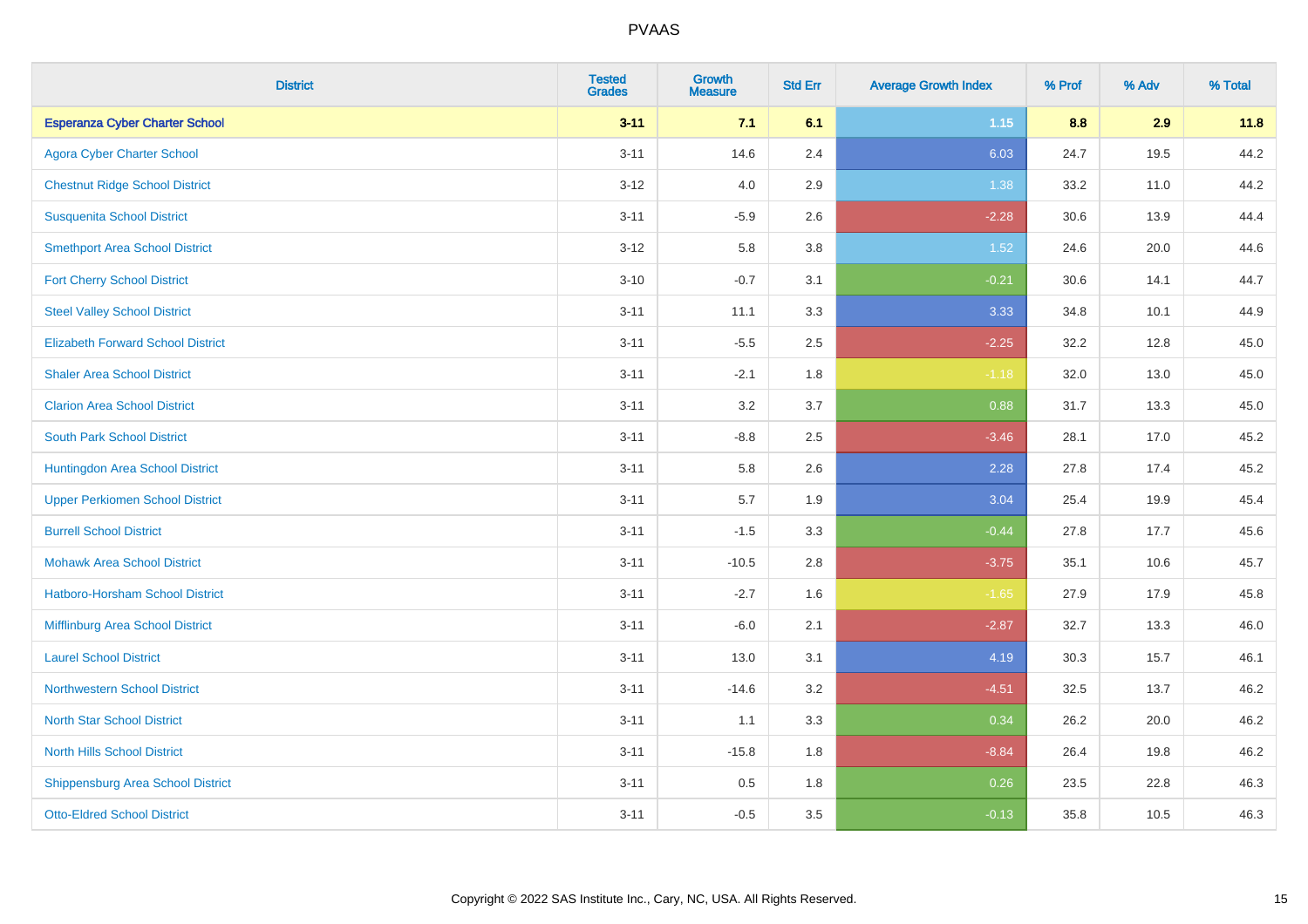| <b>District</b>                           | <b>Tested</b><br><b>Grades</b> | Growth<br><b>Measure</b> | <b>Std Err</b> | <b>Average Growth Index</b> | % Prof | % Adv | % Total |
|-------------------------------------------|--------------------------------|--------------------------|----------------|-----------------------------|--------|-------|---------|
| <b>Esperanza Cyber Charter School</b>     | $3 - 11$                       | 7.1                      | 6.1            | 1.15                        | 8.8    | 2.9   | 11.8    |
| Jamestown Area School District            | $3 - 11$                       | $-9.5$                   | 4.1            | $-2.33$                     | 41.5   | 4.9   | 46.3    |
| <b>Eastern York School District</b>       | $3 - 11$                       | $-6.2$                   | 2.3            | $-2.70$                     | 27.8   | 18.5  | 46.4    |
| <b>MaST Community Charter School</b>      | $3 - 10$                       | $-0.9$                   | 2.5            | $-0.34$                     | 25.0   | 21.6  | 46.6    |
| <b>Baldwin-Whitehall School District</b>  | $3 - 11$                       | $-5.5$                   | 1.9            | $-2.93$                     | 32.0   | 14.7  | 46.7    |
| <b>Hopewell Area School District</b>      | $3 - 11$                       | 0.8                      | 2.6            | 0.31                        | 34.5   | 12.4  | 46.9    |
| Renaissance Academy Charter School        | $3 - 11$                       | $-5.6$                   | 3.1            | $-1.79$                     | 28.4   | 18.5  | 46.9    |
| <b>Western Wayne School District</b>      | $3 - 11$                       | 3.6                      | 2.6            | 1.39                        | 30.8   | 16.2  | 47.0    |
| <b>West Shore School District</b>         | $3 - 12$                       | 2.2                      | 1.3            | 1.68                        | 31.8   | 15.2  | 47.1    |
| <b>Penn Manor School District</b>         | $3 - 11$                       | 7.1                      | 1.5            | 4.82                        | 26.7   | 20.5  | 47.2    |
| <b>Karns City Area School District</b>    | $3 - 11$                       | $-7.2$                   | 2.6            | $-2.71$                     | 26.4   | 20.8  | 47.2    |
| <b>Athens Area School District</b>        | $3 - 11$                       | 2.6                      | 2.3            | 1.11                        | 34.9   | 12.3  | 47.3    |
| <b>Bald Eagle Area School District</b>    | $3 - 11$                       | 7.6                      | 2.5            | 3.00                        | 31.6   | 15.6  | 47.3    |
| <b>Hempfield Area School District</b>     | $3 - 12$                       | $-10.2$                  | 1.6            | $-6.37$                     | 28.1   | 19.2  | 47.3    |
| <b>Carlisle Area School District</b>      | $3 - 11$                       | $-5.2$                   | 1.7            | $-2.99$                     | 28.0   | 19.3  | 47.3    |
| <b>Everett Area School District</b>       | $3 - 11$                       | $-1.1$                   | 3.1            | $-0.34$                     | 34.2   | 13.2  | 47.4    |
| Johnsonburg Area School District          | $3 - 11$                       | 5.0                      | 3.9            | 1.27                        | 35.5   | 11.8  | 47.4    |
| <b>Wallenpaupack Area School District</b> | $3 - 11$                       | 8.8                      | 2.1            | 4.28                        | 28.5   | 18.9  | 47.4    |
| <b>West Perry School District</b>         | $3 - 11$                       | 11.0                     | 2.3            | 4.76                        | 26.9   | 20.5  | 47.4    |
| Northern York County School District      | $3 - 11$                       | 8.4                      | 1.8            | 4.63                        | 24.3   | 23.1  | 47.4    |
| <b>South Middleton School District</b>    | $3 - 11$                       | 4.4                      | 2.2            | 1.95                        | 31.1   | 16.4  | 47.5    |
| <b>Punxsutawney Area School District</b>  | $3 - 11$                       | 15.8                     | 2.7            | 5.83                        | 18.6   | 29.0  | 47.6    |
| <b>Portage Area School District</b>       | $3 - 10$                       | $-0.5$                   | 3.3            | $-0.14$                     | 27.0   | 20.6  | 47.6    |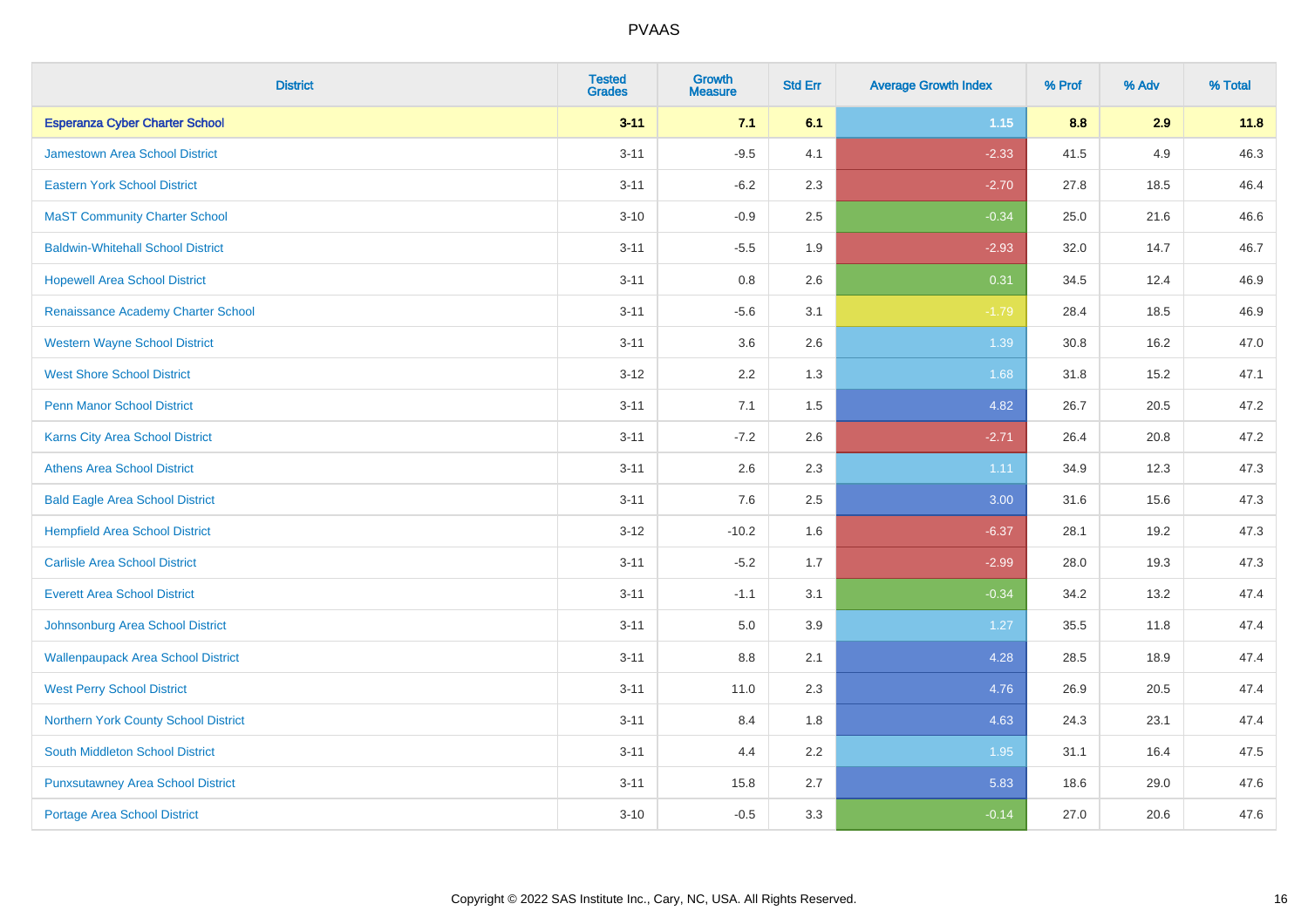| <b>District</b>                                    | <b>Tested</b><br><b>Grades</b> | <b>Growth</b><br><b>Measure</b> | <b>Std Err</b> | <b>Average Growth Index</b> | % Prof | % Adv | % Total |
|----------------------------------------------------|--------------------------------|---------------------------------|----------------|-----------------------------|--------|-------|---------|
| <b>Esperanza Cyber Charter School</b>              | $3 - 11$                       | 7.1                             | 6.1            | 1.15                        | 8.8    | 2.9   | 11.8    |
| Northampton Area School District                   | $3 - 11$                       | 3.2                             | 1.5            | 2.05                        | 29.8   | 17.9  | 47.7    |
| <b>Hollidaysburg Area School District</b>          | $3 - 11$                       | $-2.7$                          | 1.6            | $-1.64$                     | 32.6   | 15.2  | 47.8    |
| <b>Tunkhannock Area School District</b>            | $3 - 11$                       | 1.4                             | 2.0            | 0.71                        | 29.8   | 18.1  | 47.9    |
| <b>Bradford Area School District</b>               | $3 - 12$                       | $-1.8$                          | 2.3            | $-0.79$                     | 31.2   | 16.7  | 47.9    |
| <b>Penncrest School District</b>                   | $3 - 11$                       | 6.0                             | 1.9            | 3.24                        | 31.1   | 16.9  | 48.0    |
| <b>Westmont Hilltop School District</b>            | $3 - 11$                       | $-1.0$                          | 2.8            | $-0.36$                     | 33.3   | 14.7  | 48.0    |
| <b>Reach Cyber Charter School</b>                  | $3 - 11$                       | 1.4                             | 3.6            | 0.40                        | 32.9   | 15.2  | 48.1    |
| <b>Palisades School District</b>                   | $3 - 11$                       | 7.7                             | 2.9            | 2.66                        | 27.8   | 20.3  | 48.1    |
| <b>Lincoln Park Performing Arts Charter School</b> | $7 - 11$                       | $-14.9$                         | 2.7            | $-5.45$                     | 39.3   | 8.9   | 48.2    |
| <b>Clarion-Limestone Area School District</b>      | $3 - 12$                       | $-10.0$                         | 3.6            | $-2.76$                     | 28.3   | 20.0  | 48.3    |
| <b>Lake-Lehman School District</b>                 | $3 - 11$                       | 14.9                            | 2.8            | 5.34                        | 25.8   | 22.5  | 48.3    |
| <b>Gettysburg Area School District</b>             | $3 - 11$                       | $-6.0$                          | 2.0            | $-3.02$                     | 28.8   | 19.6  | 48.5    |
| <b>Annville-Cleona School District</b>             | $3 - 12$                       | 1.1                             | 2.4            | 0.45                        | 34.8   | 13.6  | 48.5    |
| <b>Palmerton Area School District</b>              | $3 - 11$                       | $-0.9$                          | 2.7            | $-0.34$                     | 34.3   | 14.3  | 48.6    |
| <b>Cornwall-Lebanon School District</b>            | $3 - 11$                       | 8.2                             | 1.6            | 5.24                        | 28.0   | 20.5  | 48.6    |
| <b>Girard School District</b>                      | $3 - 11$                       | $-12.3$                         | 2.6            | $-4.76$                     | 29.7   | 18.9  | 48.6    |
| <b>Stroudsburg Area School District</b>            | $3 - 11$                       | 7.5                             | 1.6            | 4.70                        | 30.4   | 18.3  | 48.7    |
| <b>Ephrata Area School District</b>                | $3 - 11$                       | $6.8\,$                         | 1.7            | 4.08                        | 31.6   | 17.1  | 48.8    |
| <b>Fort Leboeuf School District</b>                | $3 - 11$                       | 3.5                             | 2.2            | 1.58                        | 32.0   | 16.8  | 48.8    |
| <b>Southmoreland School District</b>               | $3 - 11$                       | $-12.5$                         | 3.1            | $-4.04$                     | 33.3   | 15.5  | 48.8    |
| <b>Western Beaver County School District</b>       | $3 - 11$                       | $-9.3$                          | 4.2            | $-2.20$                     | 45.1   | 3.9   | 49.0    |
| <b>Newport School District</b>                     | $3 - 12$                       | 3.8                             | 3.3            | 1.17                        | 38.8   | 10.4  | 49.2    |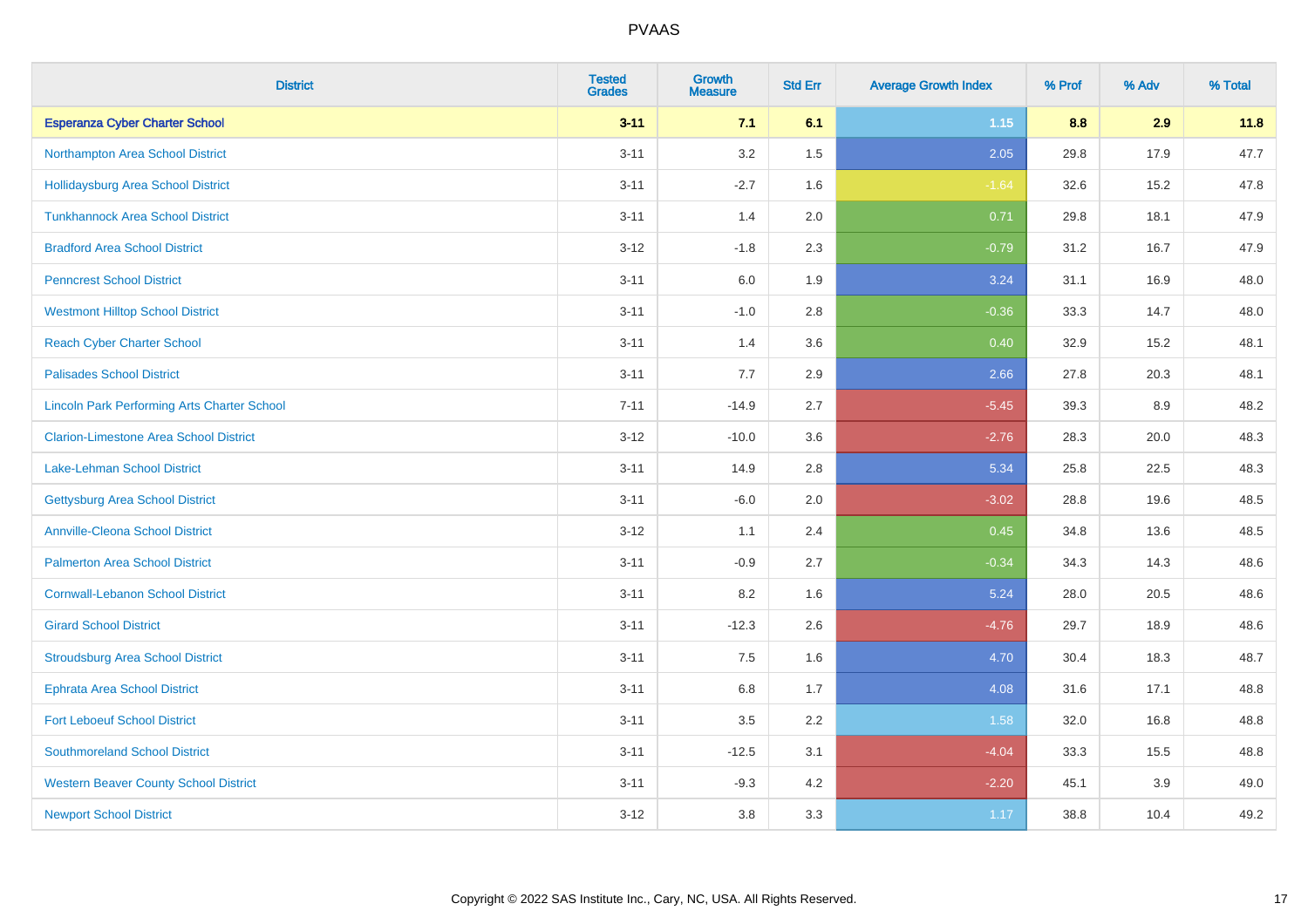| <b>District</b>                           | <b>Tested</b><br><b>Grades</b> | <b>Growth</b><br><b>Measure</b> | <b>Std Err</b> | <b>Average Growth Index</b> | % Prof | % Adv | % Total  |
|-------------------------------------------|--------------------------------|---------------------------------|----------------|-----------------------------|--------|-------|----------|
| <b>Esperanza Cyber Charter School</b>     | $3 - 11$                       | 7.1                             | 6.1            | 1.15                        | 8.8    | 2.9   | 11.8     |
| <b>Iroquois School District</b>           | $3 - 11$                       | 13.6                            | 2.8            | 4.83                        | 33.3   | 16.0  | 49.4     |
| <b>Middletown Area School District</b>    | $3 - 11$                       | $-3.4$                          | 2.4            | $-1.44$                     | 34.3   | 15.2  | 49.4     |
| <b>Waynesboro Area School District</b>    | $3 - 12$                       | 3.0                             | 1.8            | 1.67                        | 26.0   | 23.5  | 49.5     |
| <b>General Mclane School District</b>     | $3 - 11$                       | $-10.7$                         | 2.4            | $-4.40$                     | 34.0   | 15.6  | 49.6     |
| <b>Valley View School District</b>        | $3 - 11$                       | 9.3                             | 2.2            | 4.18                        | 26.6   | 23.1  | 49.7     |
| <b>Avonworth School District</b>          | $3 - 10$                       | $-6.2$                          | 2.3            | $-2.68$                     | 35.9   | 14.1  | 50.0     |
| <b>Schuylkill Valley School District</b>  | $3 - 11$                       | $-1.0$                          | 2.2            | $-0.47$                     | 29.8   | 20.2  | 50.0     |
| <b>Fairfield Area School District</b>     | $3 - 11$                       | $-0.5$                          | 3.6            | $-0.13$                     | 43.9   | 6.1   | $50.0\,$ |
| <b>Wilson Area School District</b>        | $3 - 11$                       | $-0.3$                          | 2.4            | $-0.12$                     | 35.4   | 14.6  | 50.0     |
| South Williamsport Area School District   | $3 - 10$                       | 0.9                             | 3.1            | 0.31                        | 38.4   | 11.6  | 50.0     |
| <b>Upper Adams School District</b>        | $3 - 11$                       | 0.9                             | 2.5            | 0.37                        | 33.0   | 17.0  | 50.0     |
| <b>Bellefonte Area School District</b>    | $3 - 11$                       | 6.7                             | 2.0            | 3.34                        | 28.8   | 21.5  | 50.2     |
| <b>Mifflin County School District</b>     | $3 - 11$                       | 12.3                            | 1.6            | 7.69                        | 35.1   | 15.1  | 50.3     |
| 21st Century Cyber Charter School         | $6 - 12$                       | 6.6                             | 2.1            | 3.16                        | 29.0   | 21.8  | 50.8     |
| <b>Warrior Run School District</b>        | $3 - 11$                       | 10.5                            | 2.7            | 3.86                        | 34.1   | 16.8  | 50.9     |
| <b>Halifax Area School District</b>       | $3 - 11$                       | 5.8                             | 3.5            | 1.64                        | 32.1   | 18.9  | 50.9     |
| Daniel Boone Area School District         | $3 - 12$                       | 0.9                             | 1.9            | 0.46                        | 28.9   | 22.0  | 51.0     |
| Pennsylvania Virtual Charter School       | $3 - 11$                       | 4.4                             | 3.4            | 1.31                        | 29.8   | 21.2  | 51.0     |
| <b>Riverview School District</b>          | $3 - 11$                       | $-13.0$                         | 4.0            | $-3.29$                     | 43.1   | 7.8   | 51.0     |
| <b>Kane Area School District</b>          | $3 - 10$                       | 8.8                             | 2.9            | 3.07                        | 31.4   | 19.8  | 51.2     |
| <b>Mechanicsburg Area School District</b> | $3 - 11$                       | $-5.7$                          | 1.6            | $-3.48$                     | 35.1   | 16.0  | 51.2     |
| <b>Windber Area School District</b>       | $3 - 11$                       | $-11.9$                         | 3.0            | $-3.94$                     | 41.0   | 10.3  | 51.3     |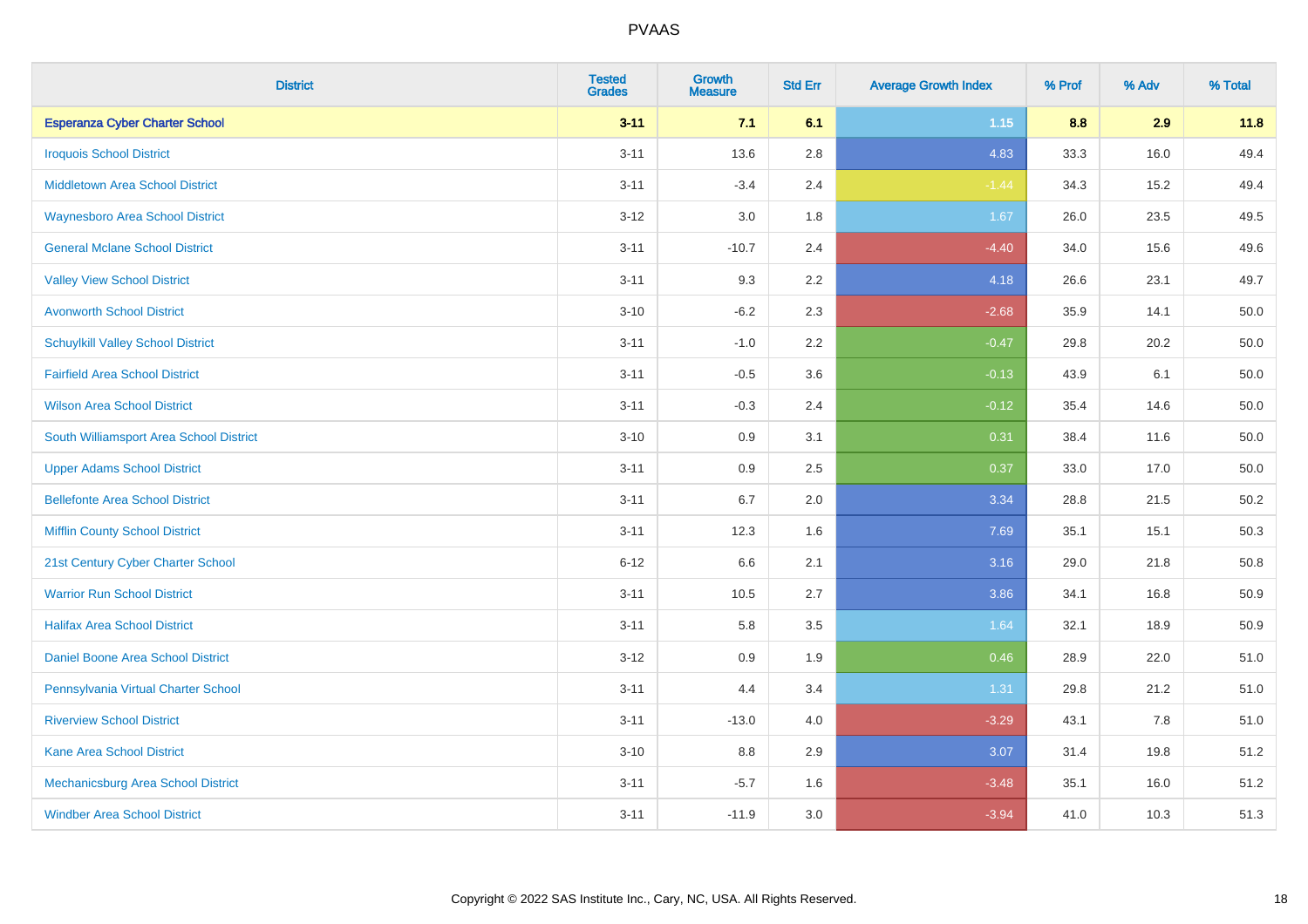| <b>District</b>                                 | <b>Tested</b><br><b>Grades</b> | <b>Growth</b><br><b>Measure</b> | <b>Std Err</b> | <b>Average Growth Index</b> | % Prof | % Adv | % Total |
|-------------------------------------------------|--------------------------------|---------------------------------|----------------|-----------------------------|--------|-------|---------|
| <b>Esperanza Cyber Charter School</b>           | $3 - 11$                       | 7.1                             | 6.1            | 1.15                        | 8.8    | 2.9   | 11.8    |
| <b>Sullivan County School District</b>          | $3 - 10$                       | 2.5                             | 4.3            | 0.58                        | 43.6   | 7.7   | 51.3    |
| <b>Sayre Area School District</b>               | $3 - 11$                       | 5.8                             | 3.2            | 1.81                        | 30.3   | 21.0  | 51.3    |
| <b>Upper Moreland Township School District</b>  | $3 - 11$                       | 1.1                             | 2.0            | 0.56                        | 24.8   | 26.6  | 51.3    |
| <b>Wyalusing Area School District</b>           | $3 - 12$                       | 5.7                             | 3.2            | 1.78                        | 38.6   | 12.9  | 51.4    |
| <b>Bedford Area School District</b>             | $3 - 11$                       | 6.4                             | 2.4            | 2.68                        | 31.0   | 20.6  | 51.6    |
| <b>Dover Area School District</b>               | $3 - 12$                       | 7.1                             | 1.9            | 3.78                        | 33.0   | 18.7  | 51.7    |
| <b>Tamaqua Area School District</b>             | $3 - 12$                       | 6.5                             | 2.4            | 2.72                        | 34.3   | 17.5  | 51.8    |
| <b>Glendale School District</b>                 | $3 - 10$                       | 7.9                             | 3.5            | 2.25                        | 42.6   | 9.3   | 51.8    |
| South Side Area School District                 | $3 - 11$                       | $-0.6$                          | 3.1            | $-0.19$                     | 24.0   | 28.0  | 52.0    |
| Pen Argyl Area School District                  | $3 - 12$                       | 12.8                            | 2.5            | 5.10                        | 28.5   | 23.8  | 52.3    |
| <b>Allegheny-Clarion Valley School District</b> | $3 - 10$                       | 12.3                            | 4.1            | 3.03                        | 33.3   | 19.0  | 52.4    |
| Pocono Mountain School District                 | $3-12$                         | $-4.3$                          | 1.8            | $-2.43$                     | 35.5   | 17.1  | 52.6    |
| <b>Albert Gallatin Area School District</b>     | $3 - 11$                       | $-1.7$                          | 2.3            | $-0.72$                     | 31.9   | 20.7  | 52.7    |
| <b>Slippery Rock Area School District</b>       | $3 - 11$                       | $-3.8$                          | 2.5            | $-1.56$                     | 30.8   | 21.9  | 52.7    |
| Jersey Shore Area School District               | $3 - 11$                       | 0.7                             | 2.5            | 0.27                        | 39.3   | 13.6  | 52.9    |
| Penns Valley Area School District               | $3-12$                         | 14.1                            | 2.6            | 5.33                        | 29.6   | 23.3  | 52.9    |
| <b>Spring Grove Area School District</b>        | $3 - 11$                       | 3.9                             | 2.0            | 1.90                        | 30.0   | 23.0  | 53.0    |
| <b>Greencastle-Antrim School District</b>       | $3 - 11$                       | $-0.3$                          | 2.0            | $-0.14$                     | 30.9   | 22.2  | 53.1    |
| <b>Kutztown Area School District</b>            | $3 - 12$                       | 9.3                             | 2.8            | 3.34                        | 38.5   | 14.6  | 53.2    |
| <b>Boyertown Area School District</b>           | $3 - 11$                       | $-2.9$                          | 1.4            | $-2.06$                     | 30.8   | 22.6  | 53.4    |
| <b>South Eastern School District</b>            | $3 - 11$                       | $-1.0$                          | 1.8            | $-0.55$                     | 36.4   | 17.1  | 53.5    |
| <b>Greater Latrobe School District</b>          | $3 - 11$                       | $-14.1$                         | 2.0            | $-7.14$                     | 41.0   | 12.6  | 53.6    |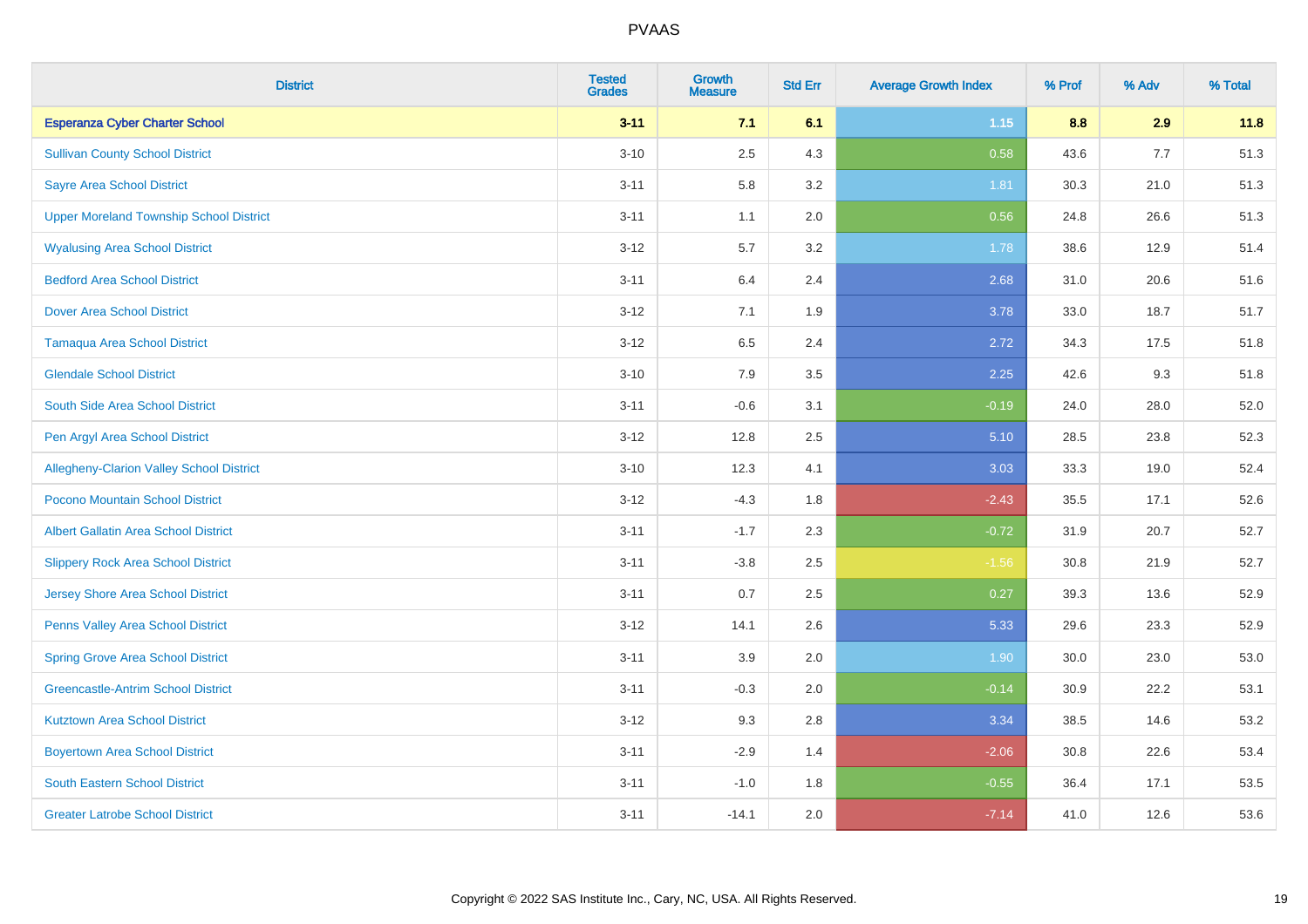| <b>District</b>                             | <b>Tested</b><br><b>Grades</b> | <b>Growth</b><br><b>Measure</b> | <b>Std Err</b> | <b>Average Growth Index</b> | % Prof | % Adv | % Total |
|---------------------------------------------|--------------------------------|---------------------------------|----------------|-----------------------------|--------|-------|---------|
| <b>Esperanza Cyber Charter School</b>       | $3 - 11$                       | 7.1                             | 6.1            | $1.15$                      | 8.8    | 2.9   | 11.8    |
| <b>Midd-West School District</b>            | $3 - 11$                       | 3.6                             | 2.6            | 1.42                        | 28.6   | 25.0  | 53.6    |
| <b>Beaver Area School District</b>          | $3 - 10$                       | $-3.0$                          | 2.5            | $-1.16$                     | 25.8   | 27.8  | 53.6    |
| Saint Marys Area School District            | $3 - 11$                       | 6.0                             | 2.2            | 2.69                        | 35.4   | 18.3  | 53.7    |
| <b>Wyomissing Area School District</b>      | $3 - 12$                       | $-2.4$                          | 2.6            | $-0.92$                     | 25.6   | 28.1  | 53.7    |
| <b>Northeastern York School District</b>    | $3 - 11$                       | 3.8                             | 1.8            | 2.11                        | 32.7   | 21.0  | 53.7    |
| East Pennsboro Area School District         | $3 - 11$                       | 4.8                             | 2.1            | 2.26                        | 36.8   | 16.9  | 53.7    |
| <b>Nazareth Area School District</b>        | $3 - 11$                       | $-2.5$                          | 1.7            | $-1.53$                     | 29.2   | 24.6  | 53.8    |
| <b>Quakertown Community School District</b> | $3 - 12$                       | $-4.3$                          | 1.5            | $-2.79$                     | 33.8   | 20.1  | 53.8    |
| <b>Lakeview School District</b>             | $3 - 11$                       | $-1.9$                          | 3.5            | $-0.53$                     | 41.5   | 12.3  | 53.8    |
| <b>Red Lion Area School District</b>        | $3 - 11$                       | 4.5                             | 1.9            | 2.31                        | 32.3   | 21.5  | 53.8    |
| <b>Chichester School District</b>           | $3 - 11$                       | $-1.8$                          | 4.2            | $-0.44$                     | 40.0   | 14.0  | 54.0    |
| <b>Whitehall-Coplay School District</b>     | $3 - 11$                       | 11.8                            | 1.7            | 7.06                        | 32.3   | 21.7  | 54.0    |
| <b>Gateway School District</b>              | $3 - 11$                       | 3.1                             | 2.0            | 1.55                        | 35.7   | 18.5  | 54.2    |
| <b>Dubois Area School District</b>          | $3 - 11$                       | $-2.8$                          | 2.0            | $-1.37$                     | 35.5   | 19.0  | 54.6    |
| <b>Dallas School District</b>               | $3 - 11$                       | 8.1                             | 2.1            | 3.87                        | 32.4   | 22.4  | 54.8    |
| <b>Crestwood School District</b>            | $3 - 11$                       | $-3.4$                          | 2.2            | $-1.52$                     | 33.1   | 21.7  | 54.9    |
| <b>Brockway Area School District</b>        | $3 - 11$                       | $-0.4$                          | 3.5            | $-0.11$                     | 41.2   | 13.8  | 55.0    |
| <b>United School District</b>               | $3 - 11$                       | 6.3                             | 3.3            | 1.89                        | 38.8   | 16.3  | 55.0    |
| <b>Neshaminy School District</b>            | $3 - 11$                       | $8.6\,$                         | 1.3            | 6.56                        | 31.3   | 23.9  | 55.2    |
| Shenango Area School District               | $3 - 11$                       | 1.7                             | 3.2            | 0.52                        | 41.4   | 13.8  | 55.3    |
| <b>Blackhawk School District</b>            | $3 - 11$                       | 2.0                             | 2.3            | 0.87                        | 34.6   | 20.7  | 55.3    |
| <b>Bermudian Springs School District</b>    | $3 - 11$                       | 2.5                             | 2.4            | 1.05                        | 31.8   | 23.5  | 55.3    |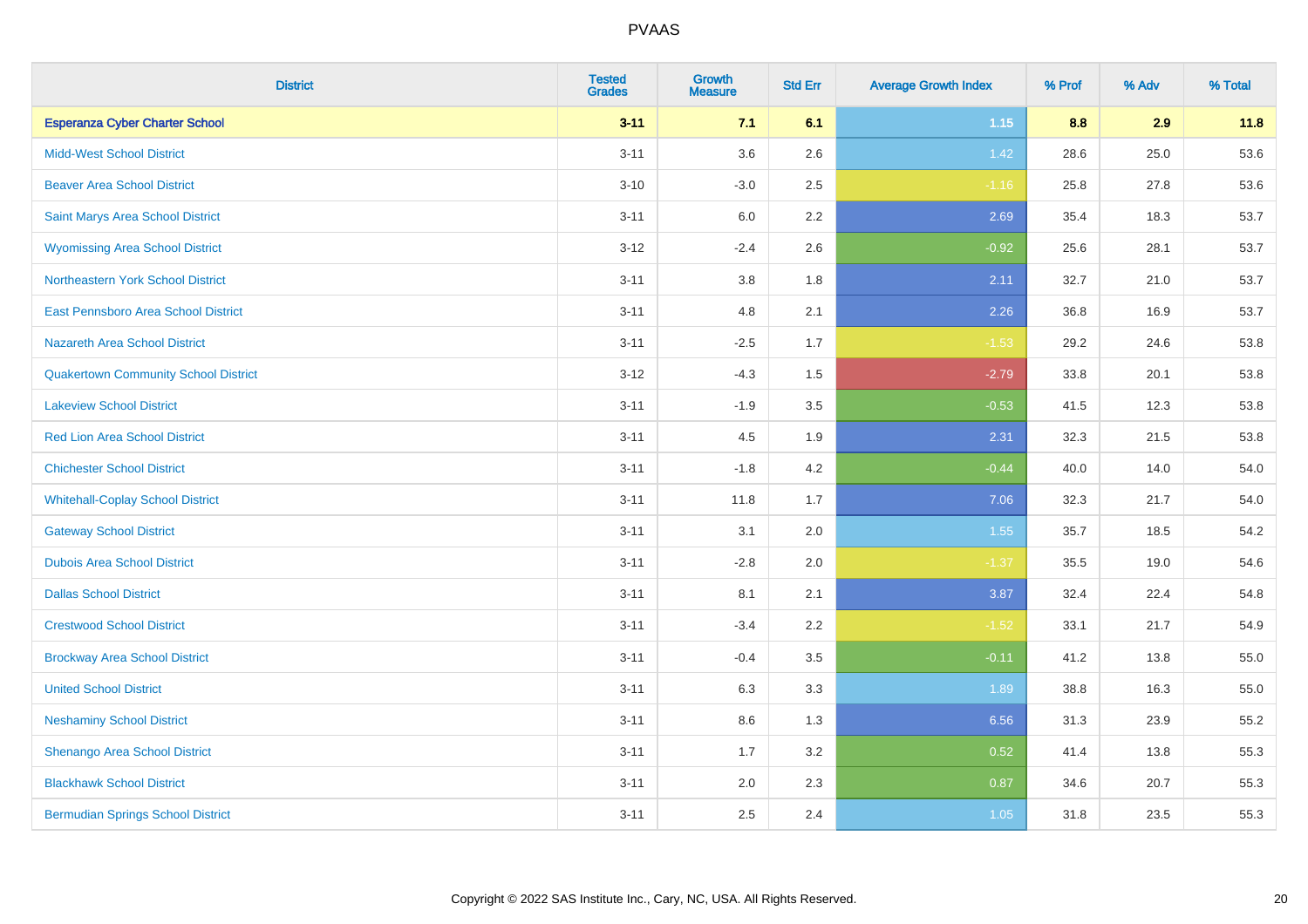| <b>District</b>                                | <b>Tested</b><br><b>Grades</b> | <b>Growth</b><br><b>Measure</b> | <b>Std Err</b> | <b>Average Growth Index</b> | % Prof | % Adv | % Total |
|------------------------------------------------|--------------------------------|---------------------------------|----------------|-----------------------------|--------|-------|---------|
| <b>Esperanza Cyber Charter School</b>          | $3 - 11$                       | 7.1                             | 6.1            | $1.15$                      | 8.8    | 2.9   | 11.8    |
| <b>Montour School District</b>                 | $3 - 11$                       | $-6.1$                          | 2.1            | $-2.95$                     | 31.8   | 23.6  | 55.3    |
| <b>Lehighton Area School District</b>          | $3 - 11$                       | 11.4                            | 2.4            | 4.84                        | 30.5   | 24.9  | 55.3    |
| <b>Central York School District</b>            | $3 - 12$                       | 12.9                            | 1.5            | 8.64                        | 31.4   | 24.1  | 55.5    |
| <b>Galeton Area School District</b>            | $3 - 11$                       | 5.4                             | 5.4            | 1.01                        | 33.3   | 22.2  | 55.6    |
| <b>Homer-Center School District</b>            | $3 - 11$                       | 8.8                             | 3.5            | 2.53                        | 38.0   | 17.7  | 55.8    |
| <b>South Western School District</b>           | $3 - 12$                       | 2.5                             | 1.7            | 1.48                        | 36.2   | 19.7  | 55.9    |
| <b>Wilson School District</b>                  | $3 - 12$                       | $0.5\,$                         | 1.5            | 0.32                        | 30.4   | 25.5  | 55.9    |
| <b>Wilmington Area School District</b>         | $3 - 11$                       | 11.1                            | 3.3            | 3.37                        | 29.8   | 26.2  | 56.0    |
| <b>York Suburban School District</b>           | $3 - 11$                       | 7.4                             | 2.1            | 3.55                        | 24.9   | 31.2  | 56.1    |
| <b>Brandywine Heights Area School District</b> | $3 - 11$                       | 5.8                             | 2.6            | 2.27                        | 27.7   | 28.6  | 56.2    |
| <b>Central Valley School District</b>          | $3 - 10$                       | 4.7                             | 2.6            | 1.83                        | 37.8   | 18.5  | 56.3    |
| <b>Muncy School District</b>                   | $3 - 11$                       | 6.9                             | 3.3            | 2.12                        | 37.6   | 18.8  | 56.4    |
| <b>North East School District</b>              | $3 - 11$                       | $-5.3$                          | 2.7            | $-1.97$                     | 31.7   | 24.8  | 56.4    |
| <b>Wissahickon School District</b>             | $3 - 10$                       | $-5.3$                          | 1.7            | $-3.14$                     | 27.5   | 29.0  | 56.6    |
| <b>Blue Mountain School District</b>           | $3 - 10$                       | 12.2                            | 2.1            | 5.81                        | 30.7   | 26.1  | 56.8    |
| <b>Springfield School District</b>             | $3 - 11$                       | 1.2                             | 1.7            | 0.69                        | 31.8   | 25.2  | 56.9    |
| <b>South Butler County School District</b>     | $3 - 10$                       | 6.3                             | 2.2            | 2.80                        | 37.8   | 19.2  | 57.0    |
| <b>Montoursville Area School District</b>      | $3 - 12$                       | $-8.4$                          | 2.6            | $-3.17$                     | 38.8   | 18.2  | 57.0    |
| <b>Belle Vernon Area School District</b>       | $3 - 11$                       | 11.1                            | 2.3            | 4.88                        | 31.6   | 25.4  | 57.1    |
| <b>Bloomsburg Area School District</b>         | $3 - 10$                       | 4.3                             | 3.4            | 1.26                        | 36.5   | 20.6  | 57.1    |
| <b>Spring Cove School District</b>             | $3 - 11$                       | 9.1                             | 2.4            | 3.77                        | 31.8   | 25.4  | 57.1    |
| <b>Donegal School District</b>                 | $3 - 12$                       | 5.9                             | 2.2            | 2.72                        | 34.1   | 23.1  | 57.2    |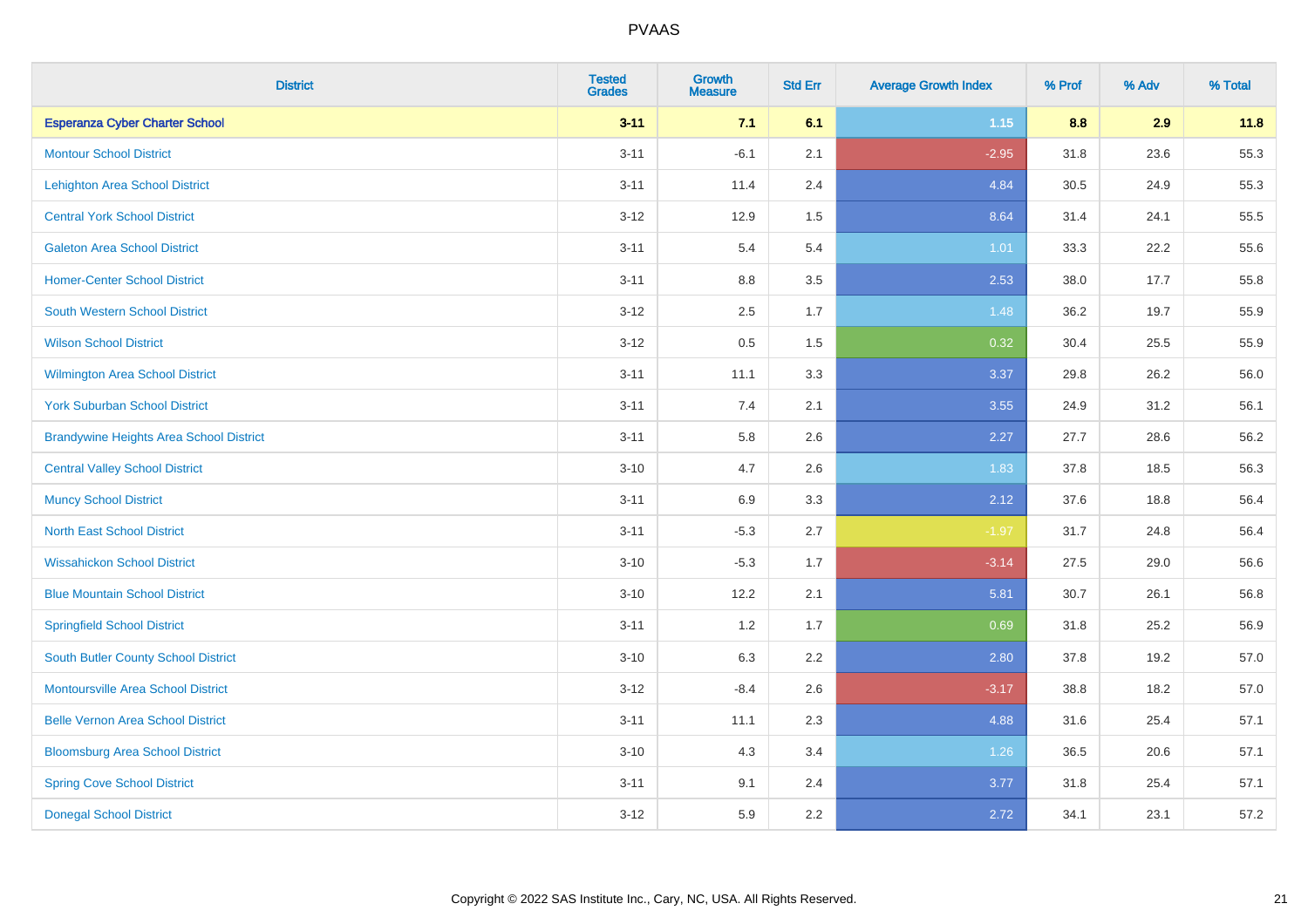| <b>District</b>                                 | <b>Tested</b><br><b>Grades</b> | <b>Growth</b><br><b>Measure</b> | <b>Std Err</b> | <b>Average Growth Index</b> | % Prof | % Adv | % Total |
|-------------------------------------------------|--------------------------------|---------------------------------|----------------|-----------------------------|--------|-------|---------|
| <b>Esperanza Cyber Charter School</b>           | $3 - 11$                       | 7.1                             | 6.1            | $1.15$                      | 8.8    | 2.9   | 11.8    |
| <b>Armstrong School District</b>                | $3 - 11$                       | 9.8                             | 1.6            | 6.22                        | 32.8   | 24.6  | 57.4    |
| <b>Lower Dauphin School District</b>            | $3 - 11$                       | 5.3                             | 1.8            | 3.03                        | 30.6   | 26.8  | 57.5    |
| Capital Area School for the Arts Charter School | $9 - 11$                       | 14.2                            | 4.5            | 3.13                        | 27.5   | 30.0  | 57.5    |
| <b>Fleetwood Area School District</b>           | $3 - 10$                       | 10.4                            | 2.0            | 5.19                        | 31.7   | 25.8  | 57.5    |
| <b>Ridgway Area School District</b>             | $3 - 11$                       | $-6.1$                          | 4.0            | $-1.53$                     | 42.2   | 15.6  | 57.8    |
| California Area School District                 | $3 - 10$                       | $-13.7$                         | 4.5            | $-3.06$                     | 41.7   | 16.7  | 58.3    |
| <b>Avon Grove Charter School</b>                | $3 - 11$                       | $9.8\,$                         | 3.1            | 3.18                        | 32.4   | 26.0  | 58.4    |
| <b>Abington School District</b>                 | $3 - 10$                       | 0.9                             | 1.6            | 0.57                        | 29.7   | 28.7  | 58.4    |
| <b>Conestoga Valley School District</b>         | $3 - 11$                       | 2.4                             | 1.7            | 1.43                        | 35.0   | 23.5  | 58.5    |
| <b>Twin Valley School District</b>              | $3 - 12$                       | $-3.2$                          | 1.9            | $-1.68$                     | 38.8   | 19.8  | 58.6    |
| <b>Conemaugh Township Area School District</b>  | $3 - 12$                       | 4.8                             | 3.5            | 1.39                        | 30.9   | 27.8  | 58.8    |
| <b>Riverside Beaver County School District</b>  | $3 - 11$                       | $-5.5$                          | 2.7            | $-2.03$                     | 35.8   | 23.2  | 59.0    |
| <b>East Penn School District</b>                | $3 - 11$                       | 8.9                             | 1.2            | 7.61                        | 32.8   | 26.4  | 59.2    |
| <b>Canon-Mcmillan School District</b>           | $3 - 11$                       | $-5.0$                          | 1.5            | $-3.25$                     | 30.8   | 28.5  | 59.3    |
| Northwestern Lehigh School District             | $3 - 11$                       | $-2.4$                          | 2.1            | $-1.14$                     | 41.7   | 17.9  | 59.5    |
| <b>West Chester Area School District</b>        | $3 - 11$                       | $-2.1$                          | 1.2            | $-1.83$                     | 36.4   | 23.2  | 59.6    |
| <b>Pennridge School District</b>                | $3 - 10$                       | 7.4                             | 1.5            | 5.10                        | 32.0   | 27.6  | 59.6    |
| <b>Phoenixville Area School District</b>        | $3 - 11$                       | 7.3                             | 1.8            | 3.96                        | 32.3   | 27.6  | 59.8    |
| <b>Moon Area School District</b>                | $3 - 11$                       | 1.5                             | 1.8            | 0.86                        | 34.5   | 25.5  | 60.0    |
| <b>Bellwood-Antis School District</b>           | $3 - 10$                       | $3.5\,$                         | 2.8            | 1.24                        | 40.9   | 19.4  | 60.2    |
| <b>Indiana Area School District</b>             | $3 - 11$                       | 12.0                            | 2.0            | 5.98                        | 30.0   | 30.4  | 60.3    |
| <b>Perkiomen Valley School District</b>         | $3 - 11$                       | 2.7                             | 1.5            | 1.83                        | 35.0   | 25.3  | 60.3    |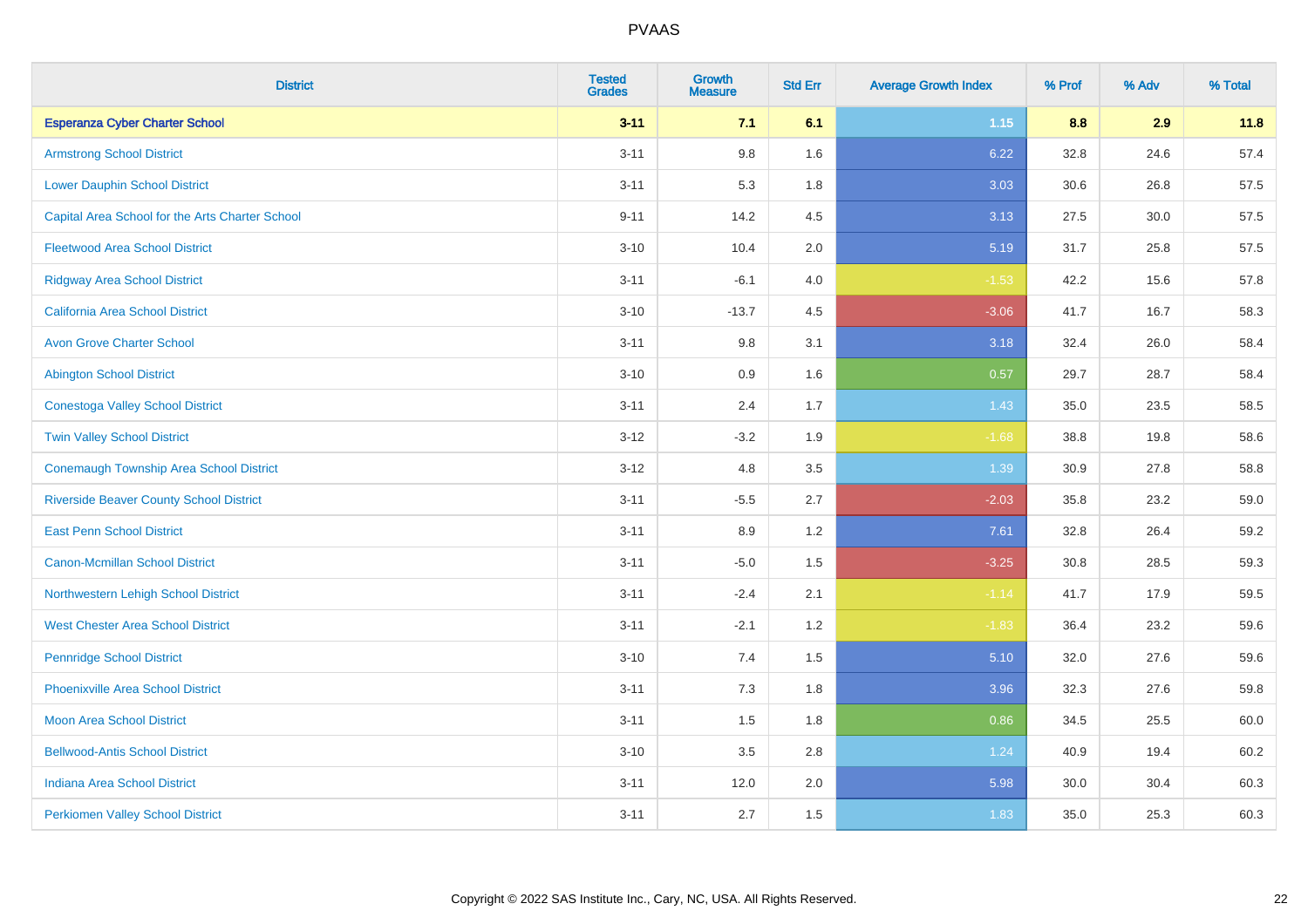| <b>District</b>                             | <b>Tested</b><br><b>Grades</b> | <b>Growth</b><br><b>Measure</b> | <b>Std Err</b> | <b>Average Growth Index</b> | % Prof | % Adv | % Total |
|---------------------------------------------|--------------------------------|---------------------------------|----------------|-----------------------------|--------|-------|---------|
| <b>Esperanza Cyber Charter School</b>       | $3 - 11$                       | 7.1                             | 6.1            | 1.15                        | 8.8    | 2.9   | 11.8    |
| <b>Plum Borough School District</b>         | $3 - 11$                       | $-9.4$                          | 2.4            | $-3.98$                     | 32.9   | 27.4  | 60.4    |
| <b>Cocalico School District</b>             | $3 - 11$                       | 12.3                            | 1.9            | 6.48                        | 28.2   | 32.3  | 60.5    |
| <b>Conewago Valley School District</b>      | $3 - 12$                       | 7.6                             | 1.7            | 4.46                        | 41.3   | 19.4  | 60.6    |
| <b>Brookville Area School District</b>      | $3 - 11$                       | 6.8                             | 3.1            | 2.19                        | 46.1   | 14.6  | 60.7    |
| Pennsylvania Leadership Charter School      | $3 - 11$                       | 8.0                             | 1.9            | 4.22                        | 33.1   | 27.8  | 60.9    |
| <b>Richland School District</b>             | $3 - 11$                       | $-6.9$                          | 2.6            | $-2.63$                     | 40.1   | 20.9  | 61.0    |
| <b>Hermitage School District</b>            | $3 - 12$                       | 14.0                            | 2.5            | 5.59                        | 34.0   | 27.0  | 61.0    |
| <b>Owen J Roberts School District</b>       | $3 - 11$                       | $-3.5$                          | 1.5            | $-2.27$                     | 36.8   | 24.4  | 61.2    |
| <b>Garnet Valley School District</b>        | $3 - 10$                       | 0.2                             | 1.7            | 0.13                        | 34.9   | 26.4  | 61.3    |
| <b>Oley Valley School District</b>          | $3 - 11$                       | 1.4                             | 2.4            | 0.56                        | 37.4   | 23.9  | 61.4    |
| <b>Jenkintown School District</b>           | $3 - 11$                       | $-7.9$                          | 4.1            | $-1.92$                     | 34.1   | 27.3  | 61.4    |
| <b>Evergreen Community Charter School</b>   | $6 - 11$                       | $-1.1$                          | 4.7            | $-0.23$                     | 34.6   | 26.9  | 61.5    |
| <b>Manheim Township School District</b>     | $3 - 12$                       | 10.9                            | 1.5            | 7.51                        | 30.9   | 31.0  | 61.9    |
| <b>Parkland School District</b>             | $3 - 11$                       | $-3.7$                          | 1.2            | $-3.17$                     | 31.4   | 30.6  | 62.0    |
| West Jefferson Hills School District        | $3 - 11$                       | 1.9                             | 1.9            | 0.99                        | 34.8   | 27.3  | 62.1    |
| <b>Downingtown Area School District</b>     | $3 - 11$                       | 4.4                             | 1.1            | 4.06                        | 30.1   | 32.0  | 62.2    |
| <b>Coudersport Area School District</b>     | $3 - 11$                       | 14.8                            | 3.4            | 4.33                        | 34.7   | 28.0  | 62.7    |
| <b>Central Columbia School District</b>     | $3 - 12$                       | 0.3                             | 2.3            | 0.12                        | 25.4   | 37.6  | 63.0    |
| <b>Haverford Township School District</b>   | $3 - 11$                       | 1.4                             | 1.4            | 1.05                        | 36.7   | 26.3  | 63.0    |
| <b>Manheim Central School District</b>      | $3 - 11$                       | 12.8                            | 2.0            | 6.52                        | 27.8   | 35.4  | 63.2    |
| <b>Tuscarora School District</b>            | $3 - 11$                       | 13.4                            | 2.2            | 6.20                        | 37.1   | 26.3  | 63.4    |
| <b>North Clarion County School District</b> | $3 - 12$                       | 3.4                             | 4.1            | 0.83                        | 45.0   | 18.8  | 63.8    |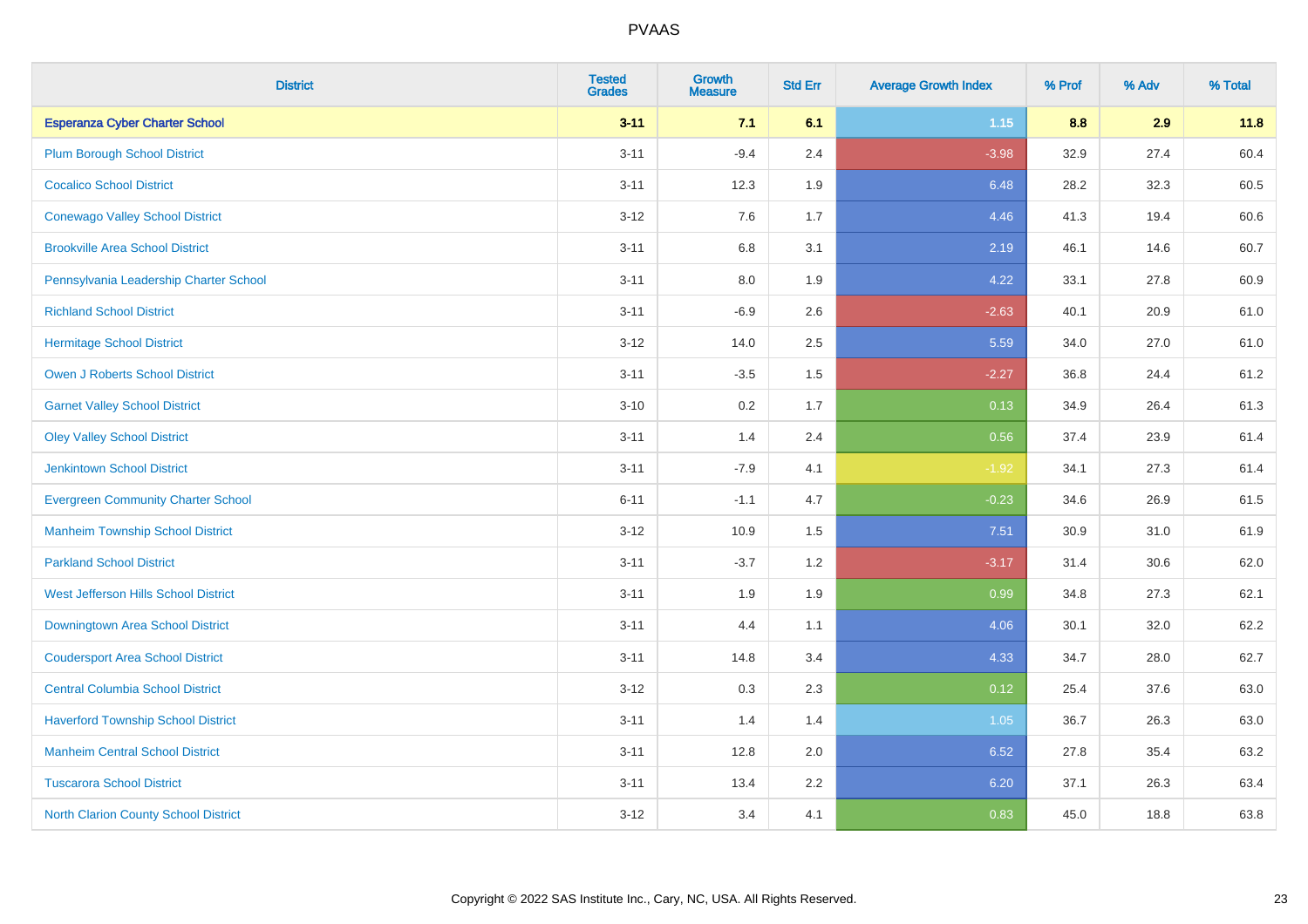| <b>District</b>                           | <b>Tested</b><br><b>Grades</b> | <b>Growth</b><br><b>Measure</b> | <b>Std Err</b> | <b>Average Growth Index</b> | % Prof | % Adv | % Total |
|-------------------------------------------|--------------------------------|---------------------------------|----------------|-----------------------------|--------|-------|---------|
| <b>Esperanza Cyber Charter School</b>     | $3 - 11$                       | 7.1                             | 6.1            | $1.15$                      | 8.8    | 2.9   | 11.8    |
| <b>Greenwood School District</b>          | $3 - 11$                       | 11.3                            | 3.6            | 3.14                        | 31.2   | 32.8  | 63.9    |
| <b>Elizabethtown Area School District</b> | $3 - 12$                       | 7.1                             | 1.7            | 4.19                        | 36.4   | 27.6  | 64.0    |
| <b>Warwick School District</b>            | $3 - 11$                       | 21.7                            | 1.8            | 11.76                       | 27.7   | 36.3  | 64.0    |
| <b>Sharpsville Area School District</b>   | $3 - 11$                       | 3.8                             | 3.7            | 1.04                        | 41.1   | 23.2  | 64.3    |
| <b>Benton Area School District</b>        | $3 - 10$                       | 8.1                             | 4.0            | 2.01                        | 35.7   | 28.6  | 64.3    |
| <b>Upper Dauphin Area School District</b> | $3 - 11$                       | 16.5                            | 5.1            | 3.26                        | 37.5   | 26.8  | 64.3    |
| <b>West Allegheny School District</b>     | $3 - 12$                       | $8.6\,$                         | 2.0            | 4.34                        | 37.3   | 27.2  | 64.5    |
| <b>Millcreek Township School District</b> | $3 - 11$                       | 9.1                             | 1.4            | 6.61                        | 34.5   | 30.1  | 64.6    |
| <b>Upper Dublin School District</b>       | $3 - 12$                       | 2.1                             | 1.8            | 1.19                        | 34.7   | 30.0  | 64.7    |
| <b>North Pocono School District</b>       | $3 - 11$                       | 13.1                            | 3.7            | 3.54                        | 31.4   | 33.3  | 64.7    |
| <b>Rose Tree Media School District</b>    | $3 - 10$                       | $-2.8$                          | 2.1            | $-1.33$                     | 35.2   | 29.6  | 64.8    |
| <b>Franklin Regional School District</b>  | $3 - 11$                       | 11.3                            | 1.8            | 6.13                        | 30.0   | 35.0  | 65.0    |
| <b>Norwin School District</b>             | $3 - 11$                       | $-1.1$                          | 1.6            | $-0.70$                     | 37.7   | 27.6  | 65.2    |
| <b>Pennsbury School District</b>          | $3 - 11$                       | 5.6                             | 1.3            | 4.38                        | 37.7   | 27.7  | 65.4    |
| <b>Abington Heights School District</b>   | $3 - 11$                       | 6.7                             | 1.7            | 4.00                        | 33.8   | 31.7  | 65.5    |
| <b>Saucon Valley School District</b>      | $3 - 11$                       | 18.9                            | 2.2            | 8.48                        | 26.0   | 39.6  | 65.6    |
| <b>Tyrone Area School District</b>        | $3 - 12$                       | 29.2                            | 2.3            | 12.86                       | 36.6   | 29.1  | 65.7    |
| <b>Seneca Valley School District</b>      | $3 - 11$                       | $0.8\,$                         | 1.4            | 0.54                        | 40.6   | 25.2  | 65.8    |
| <b>Quaker Valley School District</b>      | $3 - 11$                       | 12.2                            | 2.5            | 4.90                        | 39.5   | 26.4  | 65.9    |
| <b>West Branch Area School District</b>   | $3 - 11$                       | 17.0                            | 3.3            | 5.20                        | 47.1   | 19.1  | 66.2    |
| North Penn School District                | $3 - 11$                       | 17.6                            | 1.0            | 17.53                       | 30.8   | 35.7  | 66.4    |
| <b>Montrose Area School District</b>      | $3 - 10$                       | 12.3                            | 2.8            | 4.41                        | 37.8   | 28.9  | 66.7    |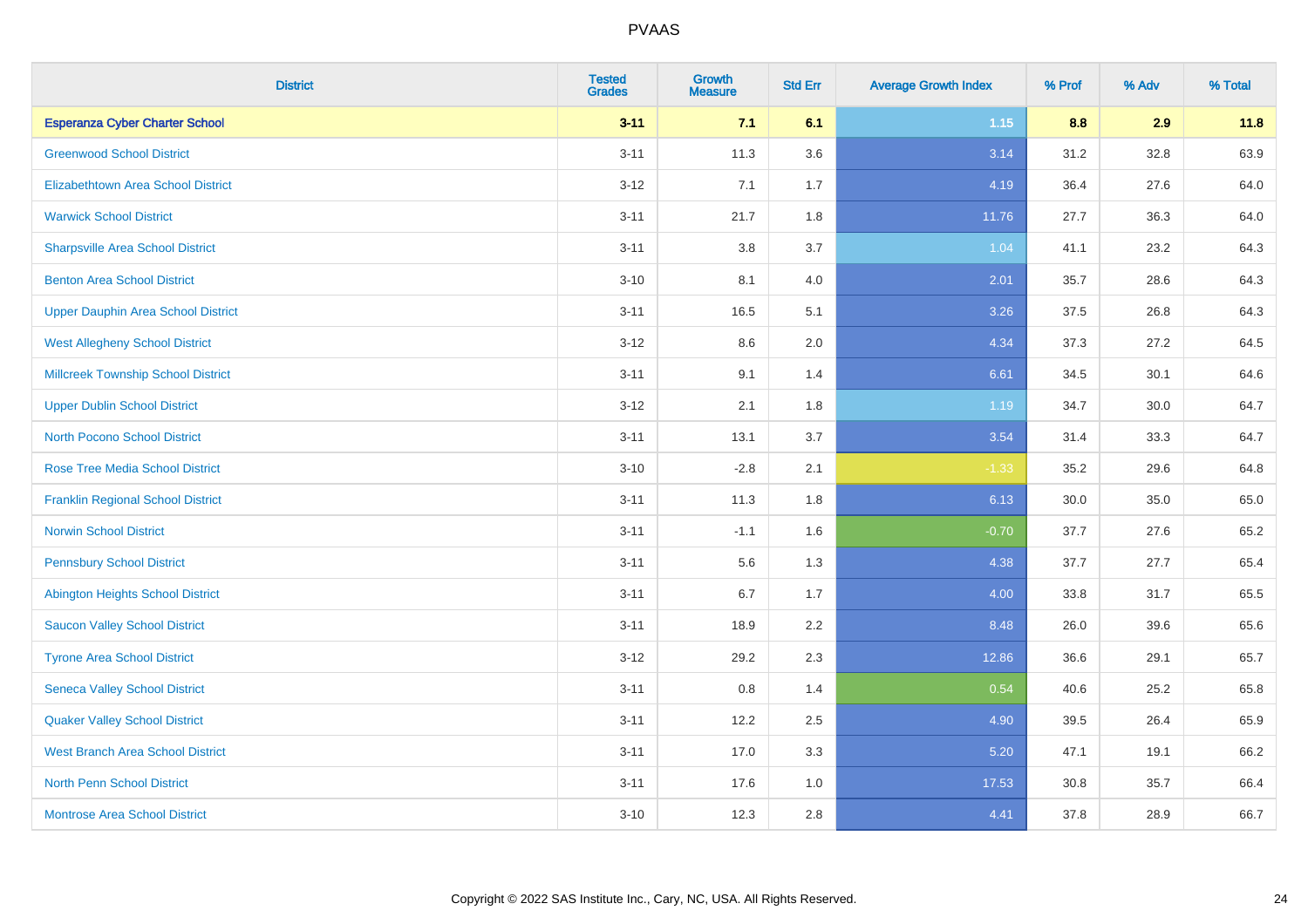| <b>District</b>                               | <b>Tested</b><br><b>Grades</b> | Growth<br><b>Measure</b> | <b>Std Err</b> | <b>Average Growth Index</b> | % Prof | % Adv | % Total |
|-----------------------------------------------|--------------------------------|--------------------------|----------------|-----------------------------|--------|-------|---------|
| <b>Esperanza Cyber Charter School</b>         | $3 - 11$                       | 7.1                      | 6.1            | 1.15                        | 8.8    | 2.9   | 11.8    |
| <b>Pequea Valley School District</b>          | $3 - 11$                       | 18.0                     | 3.1            | 5.74                        | 29.2   | 37.5  | 66.7    |
| <b>Hempfield School District</b>              | $3 - 11$                       | 13.4                     | 1.3            | 10.53                       | 29.9   | 36.8  | 66.7    |
| <b>Southern York County School District</b>   | $3 - 11$                       | 15.5                     | 1.8            | 8.48                        | 37.6   | 29.2  | 66.8    |
| <b>Upper Merion Area School District</b>      | $3 - 11$                       | 14.0                     | 2.0            | 7.15                        | 34.4   | 32.6  | 67.0    |
| <b>Avon Grove School District</b>             | $3 - 10$                       | 7.6                      | 1.4            | 5.29                        | 33.7   | 33.2  | 67.0    |
| <b>Southern Lehigh School District</b>        | $3 - 11$                       | $-4.1$                   | 2.1            | $-1.94$                     | 39.3   | 28.0  | 67.2    |
| <b>Freeport Area School District</b>          | $3 - 10$                       | $-0.2$                   | 2.1            | $-0.10$                     | 37.4   | 29.8  | 67.2    |
| <b>Great Valley School District</b>           | $3 - 11$                       | 5.4                      | 2.0            | 2.77                        | 33.8   | 33.5  | 67.3    |
| <b>Council Rock School District</b>           | $3 - 11$                       | 13.5                     | 1.1            | 12.27                       | 32.0   | 35.4  | 67.4    |
| <b>Bethel Park School District</b>            | $3 - 11$                       | $-4.4$                   | 1.7            | $-2.62$                     | 40.1   | 27.3  | 67.4    |
| <b>Littlestown Area School District</b>       | $3 - 11$                       | 28.7                     | 2.4            | 11.83                       | 38.4   | 29.3  | 67.7    |
| Lampeter-Strasburg School District            | $3 - 12$                       | 11.0                     | 1.9            | 5.69                        | 35.4   | 32.3  | 67.7    |
| <b>Springfield Township School District</b>   | $3 - 11$                       | $-3.9$                   | 3.1            | $-1.27$                     | 37.2   | 30.8  | 68.1    |
| <b>Clearfield Area School District</b>        | $3 - 10$                       | $-1.3$                   | 3.7            | $-0.34$                     | 43.9   | 24.6  | 68.4    |
| <b>Delaware Valley School District</b>        | $3 - 11$                       | 15.7                     | 1.6            | 9.62                        | 36.7   | 32.1  | 68.8    |
| <b>Mars Area School District</b>              | $3 - 10$                       | 6.6                      | 1.9            | 3.45                        | 36.7   | 32.4  | 69.1    |
| <b>Berlin Brothersvalley School District</b>  | $3 - 11$                       | 19.6                     | 4.0            | 4.93                        | 28.3   | 41.3  | 69.6    |
| <b>Methacton School District</b>              | $3 - 11$                       | 11.0                     | 1.6            | 6.94                        | 36.0   | 33.6  | 69.6    |
| <b>Souderton Area School District</b>         | $3 - 11$                       | 18.5                     | 1.4            | 12.86                       | 39.2   | 31.2  | 70.4    |
| <b>Wallingford-Swarthmore School District</b> | $3 - 10$                       | 5.0                      | 2.2            | 2.25                        | 33.3   | 37.1  | 70.4    |
| South Fayette Township School District        | $3 - 11$                       | 6.0                      | 1.8            | 3.33                        | 32.2   | 38.3  | 70.5    |
| <b>Cumberland Valley School District</b>      | $3 - 12$                       | 18.6                     | 1.2            | 15.79                       | 31.3   | 39.2  | 70.5    |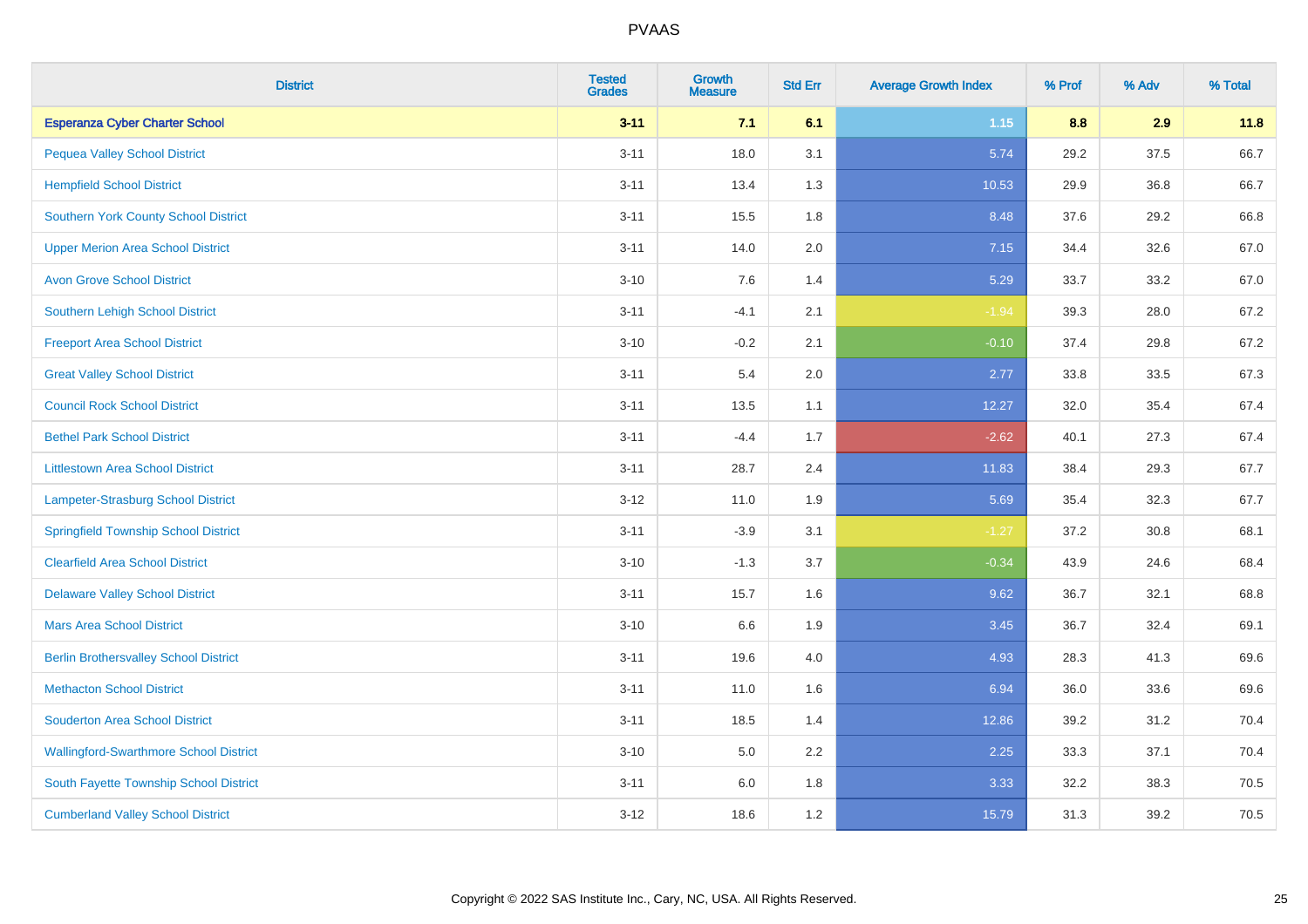| <b>District</b>                                 | <b>Tested</b><br><b>Grades</b> | <b>Growth</b><br><b>Measure</b> | <b>Std Err</b> | <b>Average Growth Index</b> | % Prof | % Adv | % Total |
|-------------------------------------------------|--------------------------------|---------------------------------|----------------|-----------------------------|--------|-------|---------|
| <b>Esperanza Cyber Charter School</b>           | $3 - 11$                       | 7.1                             | 6.1            | 1.15                        | 8.8    | 2.9   | 11.8    |
| <b>Oswayo Valley School District</b>            | $3 - 12$                       | 9.9                             | 5.1            | 1.93                        | 26.5   | 44.1  | 70.6    |
| <b>Colonial School District</b>                 | $3 - 11$                       | 22.1                            | 1.6            | 13.55                       | 27.2   | 43.5  | 70.6    |
| <b>Tredyffrin-Easttown School District</b>      | $3 - 10$                       | 8.7                             | 2.4            | 3.57                        | 35.2   | 35.8  | 71.0    |
| <b>Dallastown Area School District</b>          | $3 - 11$                       | 19.9                            | 1.4            | 14.14                       | 36.8   | 34.2  | 71.0    |
| <b>Radnor Township School District</b>          | $3 - 12$                       | 7.5                             | 1.9            | 4.03                        | 33.0   | 38.3  | 71.3    |
| <b>Lower Moreland Township School District</b>  | $3 - 11$                       | 8.7                             | 2.0            | 4.35                        | 38.2   | 33.2  | 71.4    |
| <b>Eastern Lancaster County School District</b> | $3 - 12$                       | 2.9                             | 3.2            | 0.91                        | 35.2   | 36.4  | 71.6    |
| <b>Lewisburg Area School District</b>           | $3 - 11$                       | 1.7                             | 2.4            | 0.72                        | 35.9   | 35.9  | 71.8    |
| <b>Loyalsock Township School District</b>       | $3 - 12$                       | 26.7                            | 2.7            | 9.92                        | 36.8   | 35.1  | 71.9    |
| <b>Penn-Trafford School District</b>            | $3 - 11$                       | 2.9                             | 1.8            | 1.68                        | 46.3   | 26.2  | 72.5    |
| Palmyra Area School District                    | $3 - 11$                       | 16.2                            | 1.8            | 9.02                        | 38.8   | 34.0  | 72.8    |
| North Allegheny School District                 | $3 - 11$                       | 18.0                            | 1.3            | 14.25                       | 30.5   | 42.9  | 73.4    |
| <b>Camp Hill School District</b>                | $3 - 12$                       | 20.7                            | 2.9            | 7.00                        | 32.3   | 41.4  | 73.7    |
| <b>Marple Newtown School District</b>           | $3 - 11$                       | 20.6                            | 2.3            | 8.95                        | 31.1   | 42.7  | 73.8    |
| <b>Wayne Highlands School District</b>          | $3 - 11$                       | 22.5                            | 2.5            | 9.16                        | 33.8   | 40.4  | 74.2    |
| Fox Chapel Area School District                 | $3 - 11$                       | 17.6                            | 1.9            | 9.47                        | 22.9   | 52.0  | 74.9    |
| <b>Harbor Creek School District</b>             | $3 - 11$                       | 13.4                            | 2.3            | 5.80                        | 34.5   | 40.7  | 75.2    |
| <b>Spring-Ford Area School District</b>         | $3 - 11$                       | 16.6                            | 1.2            | 14.02                       | 30.4   | 45.3  | 75.7    |
| <b>Central Bucks School District</b>            | $3 - 11$                       | 15.5                            | 0.9            | 17.94                       | 34.8   | 41.4  | 76.2    |
| <b>Upper Saint Clair School District</b>        | $3 - 11$                       | 13.8                            | 1.8            | 7.86                        | 32.2   | 44.5  | 76.7    |
| <b>Fairview School District</b>                 | $3 - 11$                       | 8.3                             | 2.4            | 3.43                        | 41.9   | 34.9  | 76.7    |
| <b>Peters Township School District</b>          | $3 - 11$                       | 14.1                            | 1.7            | 8.16                        | 35.2   | 41.6  | 76.8    |